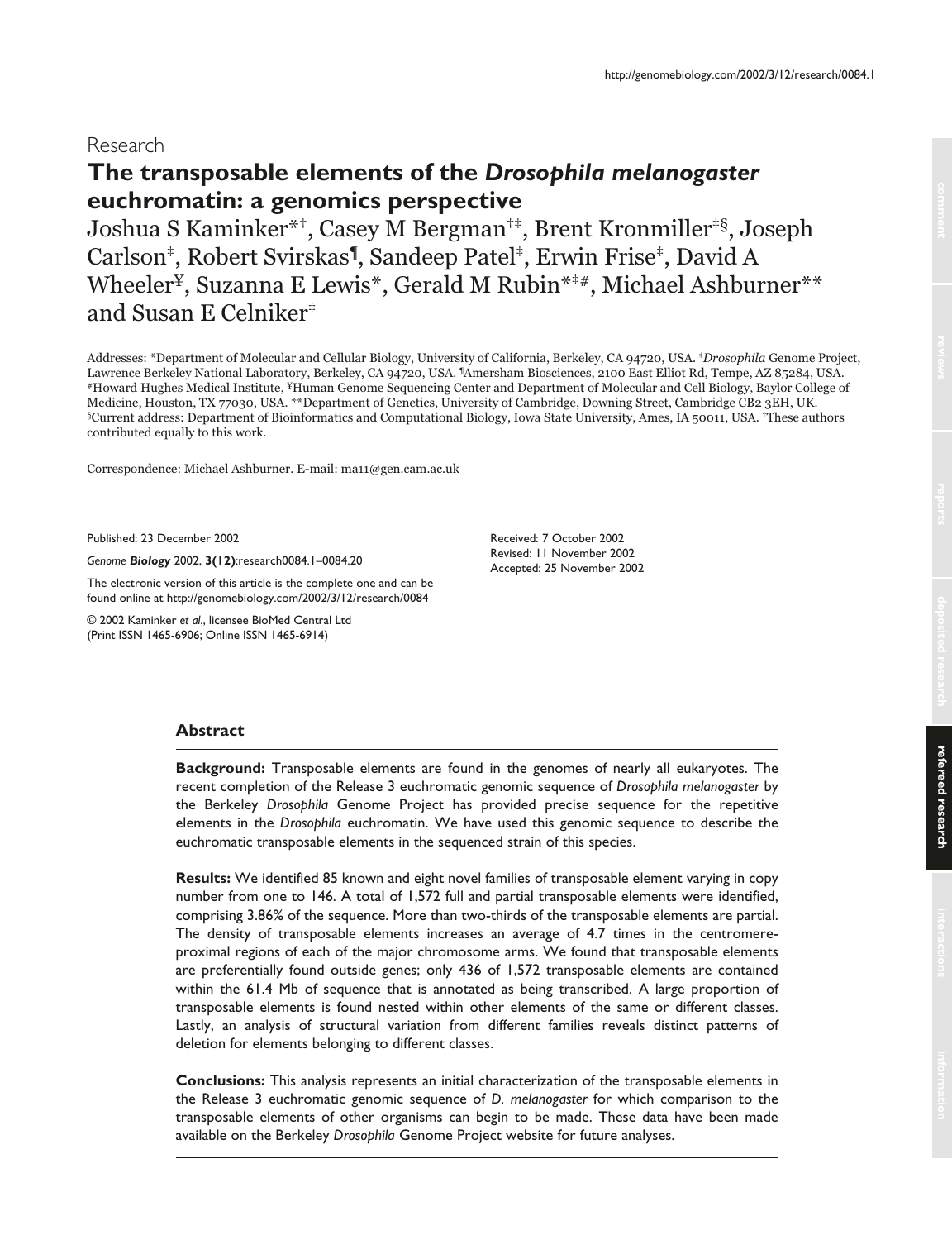# **Background**

Transposable element sequences are abundant yet poorly understood components of almost all eukaryotic genomes [1]. As a result, many biologists have an interest in the description of transposable elements in completely sequenced eukaryotic genomes. The evolutionary biologist wants to understand the origin of transposable elements, how they are lost and gained by a species and the role they play in the processes of genome evolution; the population geneticist wants to know the factors that determine the frequency and distribution of elements within and between populations; the developmental geneticist wants to know what roles these elements may play in either normal developmental processes or in the response of the organism to external conditions; finally, the molecular geneticist wants to know the mechanisms that regulate the transposition cycle of these elements and how they interact with the cellular machinery of the host. It is for all of these reasons and more that a description of the transposable elements in the recently completed Release 3 genomic sequence of D. melanogaster is desirable.

Our understanding of transposable elements owes much to research on Drosophila. Over 75 years ago, Milislav Demerec discovered highly mutable alleles of two genes in D. virilis, miniature and magenta ([2-4], reviewed in [5]). Both genes were mutable in soma and germline and, for the miniature-3 $\alpha$  alleles, dominant enhancers of mutability were also isolated by Demerec. In retrospect, it seems clear that the mutability of these alleles was the result of transposition of mobile elements. The dominant enhancers may have been particularly active elements or mutations in host genes that affect transposability (see below). There matters stood until McClintock's analysis of the Ac and Ds factors in maize, which led to the discovery of transposition [6] and the discovery of insertion elements in the gal operon of Escherichia coli (see [7]).

Green [8] synthesized the available evidence to make a strong case for insertion as a mechanism of mutagenesis in Drosophila. Concurrently, Hogness' group had begun a molecular characterization of two elements in D. melanogaster, 412 and copia [9,10] and provided evidence that they were transposable [11-13]. Glover [14] unknowingly characterized the first eukaryotic transposable element at the molecular level, the insertion sequences of 28S rRNA genes. The discovery of male recombination [15], and two systems of hybrid dysgenesis in D. melanogaster (see [16,17]) bridged the gap between genetic and molecular analyses. The discovery of the transposable elements that cause hybrid dysgenesis, the  $P$  element [18] and the  $I$  element [19], led to the first genomic analyses of transposable elements in a eukaryote.

The publication of the Release 1 genomic sequence in March 2000 [20] and the Release 2 genomic sequence in October 2000 encouraged several studies on the genomic distribution

and abundance of transposable elements in D. melanogaster [21-25]. Unfortunately, neither release was suitable for rigorous analysis of its transposable elements. In the wholegenome shotgun assembly process, repetitive sequences (including transposable elements) were masked by the SCREENER algorithm and remained as gaps between unitigs [26]. During the repeat-resolution phase of the whole-genome assembly, an attempt was made to fill these gaps. However, comparisons of small regions sequenced by the clone-by-clone approach versus the whole-genome shotgun method show that this process did not produce accurate sequences for transposable elements [26,27]. These results demonstrate that rigorous analyses of the transposable elements, or any other repetitive sequence, requires a sequence of higher quality, now publicly available as Release 3 [28]. For the first time, the nature, number and location of the transposable elements can reliably be analyzed in the euchromatin of D. melanogaster.

# **Results and discussion**

# **Identification of known and novel transposable elements**

Eukaryotic transposable elements are divided into those that transpose via an RNA intermediate, the retrotransposons (class I elements), and those that transpose by DNA excision and repair, the transposons (class II elements [1]). Within the retrotransposons, the major division is between those that possess long terminal repeats (LTR elements) and those that do not (LINE and SINE elements [29]). Among the transposons, the majority transpose via a DNA intermediate, encode their own transposase and are flanked by relatively short terminally inverted repeat structures (TIR elements). Foldback (FB) elements, which are characterized by their property of reannealing after denaturation with zero-order kinetics, are quite distinct from prototypical class I or II elements, and have been included in our analyses [30]. Other classes of repetitive elements, such as DINE-1 [31-33], which are structurally distinct from all other classes, have not been included in this study.

We used a criterion of greater than 90% identity over more than 50 base-pairs (bp) of sequence to assign individual elements to families (see Materials and methods for details; a classification is shown in the additional data available with the online version of this paper (see Additional data files)). Subsequently, in order to ensure proper inclusion of elements in appropriate families, we generated multiple alignments for all families of transposable element represented by multiple copies. This allowed us to identify and remove spurious hits to highly repetitive regions of the genome, and it also enabled us to distinguish sequences of closely related families that share extensive regions of similarity.

A summary by class of the total number of complete and partial transposable elements in the Release 3 Drosophila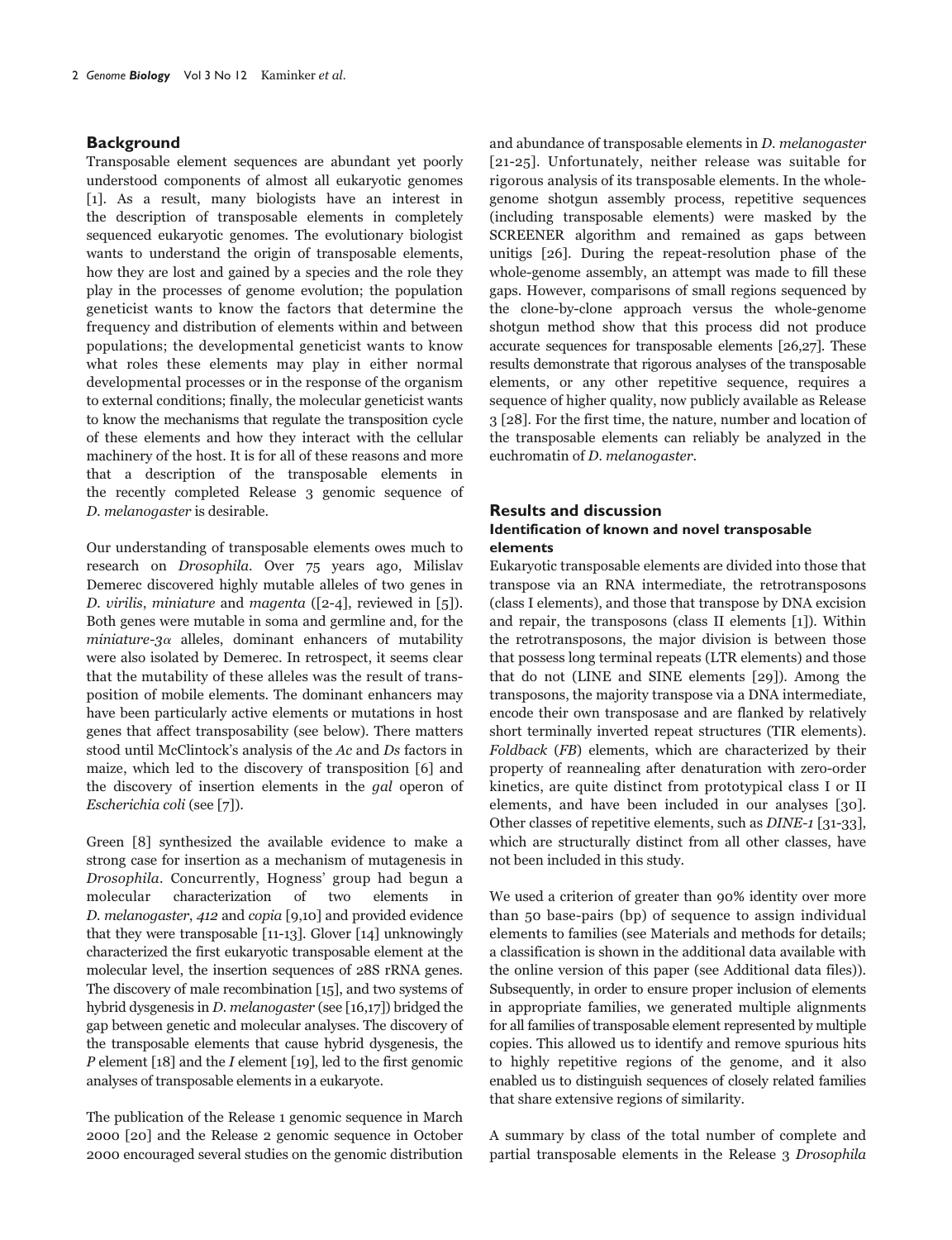euchromatic sequence is presented in Table 1, and detailed results for individual families of transposable element are listed in Table 2. Including those described here, there are 96 known families of transposable elements in D. melanogaster: 49 LTR families, 27 LINE-like families, 19 TIR families and the FB family. We have identified 1,572 full or partial elements from 93 of these 96 families (Table 1). In total, 3.86% (4.5 Mb) of the Release 3 sequence is composed of transposable elements. Previous analysis of both the euchromatic and heterochromatic sequences has suggested that 9% of the Drosophila genome is composed of repetitive elements [34]. One reason for this difference may be that the proportion of transposable element sequences in heterochromatic regions is higher than the genomic average [22,35].

As shown in Table 1 and Figure 1, the different classes vary in their contribution to the Drosophila euchromatin both in amount of sequence and number of elements. LTR elements make up the largest proportion of the euchromatin (2.65%), more sequence than the sum of all other classes of element (LINE-like elements 0.87%, TIR elements 0.31%, and FB elements 0.04%). LTR elements are also the most numerous class of transposable element in the euchromatic sequences (682) followed by LINE-like (486), TIR (372), and  $FB$  (32) elements. The largest family representing each of the three major classes is *roo* (146 copies; LTR), *jockey* (69 copies; LINE-like), and 1360 (105 copies; TIR) (Table 2). The average size of all transposable elements in our study is 2.9 kilobases (kb), smaller than the 5.6 kb average length of middle repetitive DNA, estimated from reassociation kinetics [36].

Three of the 96 families are not described in this paper because they have not been found in the euchromatic portion of this sequence; these are the  $P$  element,  $R2$  and  $ZAM$ . It is not surprising that we did not find any  $P$  elements, as the sequenced strain was selected to be free of them. While we did not find R2 and ZAM elements in the euchromatin, both of these elements were identified in unmapped scaffolds that derive from the heterochromatin [37]. The R2 element has previously been found only within the 28S rDNA locus and in heterochromatin [38]. Strains of D. melanogaster are known to exist in which ZAM elements occur in low copy number in heterochromatic sequences [39]. The absence of the telomere-associated HeT-A and TART from the euchromatic portions of all chromosomes except chromosome 4 is not unexpected; the tandem arrays of these two elements are flanked by Taq microsatellite sequences [40,41] which are difficult to assemble and are under-represented in the current version of this sequence.

We discovered eight new families of transposable element within the Release 3 sequences. Two are members of the TIR class: Bari2 (EMBL: AF541951) and hopper2 (EMBL: AF541950). Six are members of the LTR class: frogger (EMBL: AF492763), rover (EMBL: AF492764), cruiser (a.k.a. Quasimodo) (EMBL: AF364550), McClintock (EMBL:AF541948), qbert (EMBL: AF541947), and Stalker4 (EMBL: AF541949). We identified Bari2 (four copies) by querying the *D. melanogaster* genome using a *Bari1*-like element isolated from D. erecta (EMBL: Y13853). The Bari2 element shares 52% amino acid identity with the Bari1 element; overall these elements share less than 50% nucleotide identity throughout their sequence. The hopper2 (five copies) and Stalker4 (two copies) families were identified by an analysis of the multiple alignment of the hopper and Stalker families, respectively. These alignments indicate distinct subfamilies on the basis of both nucleotide divergence and structural rearrangements over large regions of their alignment. The *hopper2* and *hopper* elements share 70% amino-acid identity throughout their predicted open reading frames (ORFs). However, outside their ORFs, these elements are quite divergent and do not share significant nucleotide identity (< 30%). The *Stalker4* element shares nearly 100% identity over the length of the predicted protein-coding domains, but these elements share only 50% nucleotide identity over the remainder of their sequence. A similar amount of conservation is seen between the previously defined [42] Stalker and Stalker2 sequences. The *frogger* element (one partial copy) was identified on the basis of its LTRs and a predicted protein-coding ORF that is 73% similar at the amino-acid level to that of the Dm88 family. The rover family (six copies) was identified in a BLAST search for repetitive elements in the genome; it is most closely related to the 17.6 element (71% amino acid identity). The cruiser family (14 copies) was identified during the finishing project by virtue of its LTRs, and is most closely related in sequence to the Idefix family, sharing 60% amino acid identity. The qbert family was identified by searching for regions of the genome that share similarity with protein-coding ORFs represented in our transposable element dataset. The qbert family (one copy) is most highly related to the accord family and shares regions of similarity that are 66% identical at the amino-acid level. The McClintock family (two copies), identified by its presence in a repeat region near the centromere of chromosome 4, is most closely related to the 17.6 family. McClintock shares 86% amino-acid identity with the proteincoding ORFs of 17.6; elsewhere these elements are quite divergent, sharing less than 50% identity over the first 5,000 bp of the McClintock element.

We have also discovered several other sequences with high sequence similarity to the protein-coding regions of transposable elements, but they are not associated with repeats (see also [24]). These elements cannot easily be classified into particular families. Although we have not included them in this analysis, they have been included in the Release 3 annotation of the genome [43]. While some may be examples of functional host genes derived from transposable elements, such as are known in humans (see, for example [44]) and ciliates (see, for example [45,46]), others may reflect remnants of elements that have become functionally constrained in the host genome (see, for example [47]).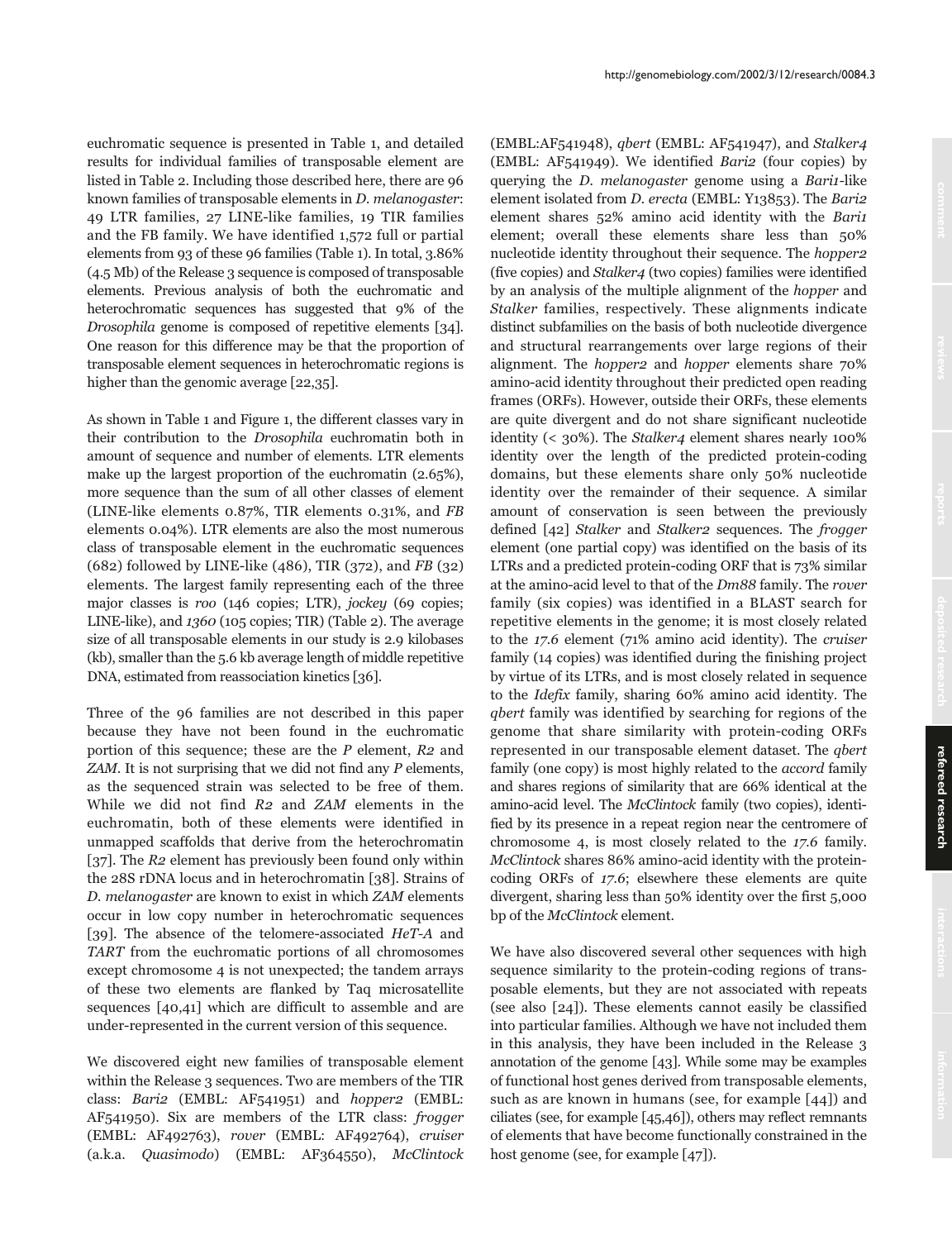#### **Table 1**

#### **An overview of the numbers of transposable elements in the euchromatic genome of** *D. melanogaster*

| Class        | Arm            | Total<br>transposable<br>element<br>sequence<br>(in bp) | % of arm | Total<br>number of<br>transposable<br>elements | Number<br>full<br>length | % Full<br>length | Number of<br>transposable<br>elements<br>per Mb<br>in genome | Number of<br>transposable<br>elements<br>per Mb in<br>proximal 2 Mb |
|--------------|----------------|---------------------------------------------------------|----------|------------------------------------------------|--------------------------|------------------|--------------------------------------------------------------|---------------------------------------------------------------------|
| All families | X              | 828,370                                                 | 3.80     | 276                                            | 83                       | 30.43            | 12.67                                                        | 50                                                                  |
|              | 2L             | 878,471                                                 | 3.95     | 305                                            | 100                      | 32.79            | 13.73                                                        | 58.5                                                                |
|              | 2R             | 870,914                                                 | 4.29     | 313                                            | 84                       | 26.84            | 15.42                                                        | 89                                                                  |
|              | 3L             | 938,947                                                 | 4.02     | 288                                            | 100                      | 34.72            | 12.33                                                        | 66.5                                                                |
|              | 3R             | 866,971                                                 | 3.11     | 288                                            | 102                      | 35.76            | 10.33                                                        | 24.5                                                                |
|              | $\overline{4}$ | 127,874                                                 | 10.33    | 102                                            | 9                        | 8.82             | 82.40                                                        | $\overline{\phantom{a}}$                                            |
|              | Total          | 4,511,547                                               |          | 1,572                                          | 478                      |                  |                                                              |                                                                     |
|              | Average        |                                                         | 3.86     |                                                |                          | 30.53            | 13.46                                                        | 57.70                                                               |
| <b>LTR</b>   | X              | 628,924                                                 | 2.89     | 134                                            | 54                       | 41.04            | 6.15                                                         | 19.00                                                               |
|              | 2L             | 603,536                                                 | 2.72     | 127                                            | 67                       | 52.76            | 5.72                                                         | 20.00                                                               |
|              | 2R             | 573,034                                                 | 2.82     | 140                                            | 54                       | 38.57            | 6.90                                                         | 30.50                                                               |
|              | 3L             | 618,441                                                 | 2.65     | 117                                            | 58                       | 49.57            | 5.01                                                         | 24.00                                                               |
|              | 3R             | 621,272                                                 | 2.23     | 154                                            | 67                       | 44.16            | 5.52                                                         | 7.50                                                                |
|              | 4              | 44, I2I                                                 | 3.56     | 10                                             | $\overline{4}$           | 40.00            | 8.08                                                         | $\overline{\phantom{a}}$                                            |
|              | Total          | 3,089,328                                               |          | 682                                            | 304                      |                  |                                                              |                                                                     |
|              | Average        |                                                         | 2.65     |                                                |                          | 44.87            | 5.84                                                         | 20.20                                                               |
| LINE-like    | X              | 136,348                                                 | 0.63     | 71                                             | 8                        | 25.35            | 3.26                                                         | 14.50                                                               |
|              | 2L             | 185,499                                                 | 0.83     | 98                                             | $20\,$                   | 20.41            | 4.41                                                         | 18.50                                                               |
|              | 2R             | 225,984                                                 | 1.11     | 109                                            | 8                        | 16.51            | 5.37                                                         | 37.50                                                               |
|              | 3L             | 251,077                                                 | 1.08     | 106                                            | 27                       | 25.47            | 4.54                                                         | 24.00                                                               |
|              | 3R             | 176,355                                                 | 0.63     | 70                                             | 9                        | 27.14            | 2.51                                                         | 4.50                                                                |
|              | $\overline{4}$ | 37,399                                                  | 3.02     | 32                                             | J.                       | 3.12             | 25.85                                                        | $\blacksquare$                                                      |
|              | Total          | 1,012,662                                               |          | 486                                            | 103                      |                  |                                                              |                                                                     |
|              | Average        |                                                         | 0.87     |                                                |                          | 21.19            | 4.16                                                         | 19.80                                                               |
| <b>TIR</b>   | X              | 45,324                                                  | 0.21     | 59                                             | $\overline{7}$           | 11.86            | 2.71                                                         | 14.50                                                               |
|              | 2L             | 82,761                                                  | 0.37     | 76                                             | $\mathbf{H}$             | 14.47            | 3.42                                                         | 18.00                                                               |
|              | 2R             | 69,291                                                  | 0.34     | 62                                             | $\mathbf{H}$             | 17.74            | 3.05                                                         | 20.50                                                               |
|              | 3L             | 52,743                                                  | 0.23     | 57                                             | 12                       | 21.05            | 2.44                                                         | 16.50                                                               |
|              | 3R             | 63,359                                                  | 0.23     | 60                                             | 4                        | 23.33            | 2.15                                                         | 12.50                                                               |
|              | 4              | 44,195                                                  | 3.57     | 58                                             | 3                        | 5.17             | 46.85                                                        | $\overline{a}$                                                      |
|              | Total          | 357,673                                                 |          | 372                                            | 58                       |                  |                                                              |                                                                     |
|              | Average        |                                                         | 0.31     |                                                |                          | 15.59            | 3.19                                                         | 16.40                                                               |
| FB           | X              | 17,774                                                  | 0.08     | 12                                             | $\overline{4}$           | 33.33            | 0.55                                                         | 2.00                                                                |
|              | 2L             | 6,675                                                   | 0.03     | $\overline{\mathbf{4}}$                        | $\mathbf 2$              | 50.00            | 0.18                                                         | 2.00                                                                |
|              | 2R             | 2,605                                                   | 0.01     | 2                                              | $\mathsf{I}$             | 50.00            | 0.1                                                          | 0.50                                                                |
|              | 3L             | 16,686                                                  | 0.07     | 8                                              | 3                        | 37.50            | 0.34                                                         | 2.00                                                                |
|              | 3R             | 5,985                                                   | 0.02     | 4                                              | $\mathbf{2}$             | 50.00            | 0.14                                                         | 0.00                                                                |
|              | $\overline{4}$ | 2,159                                                   | 0.17     | $\overline{2}$                                 | $\overline{1}$           | 50.00            | 1.62                                                         | $\blacksquare$                                                      |
|              | Total          | 51,884                                                  |          | 32                                             | $\vert 3$                |                  |                                                              |                                                                     |
|              | Average        |                                                         | 0.04     |                                                |                          | 40.62            | 0.27                                                         | 1.30                                                                |

For each class, the total numbers of each family of element, together with the numbers (and percentage of elements) that are full length is given for each chromosome arm. Column 3 gives the total base pairs contained within transposable elements, column 4 the percentage of each chromosome arm composed of transposable element sequences, column 8 the number of elements per Mb, and column 9 the numbers of elements within the most proximal 2 Mb of each of the five major chromosome arms. Differences in density and amount of transposable element sequence were tested by binning major chromosomal arms into 50-kb windows and testing significance by Mann-Whitney *U* tests. The only significant difference (*p* < 0.05) observed, either including or excluding the proximal 2 Mb, was an increase in density and amount of sequence on the X chromosome relative to 3R.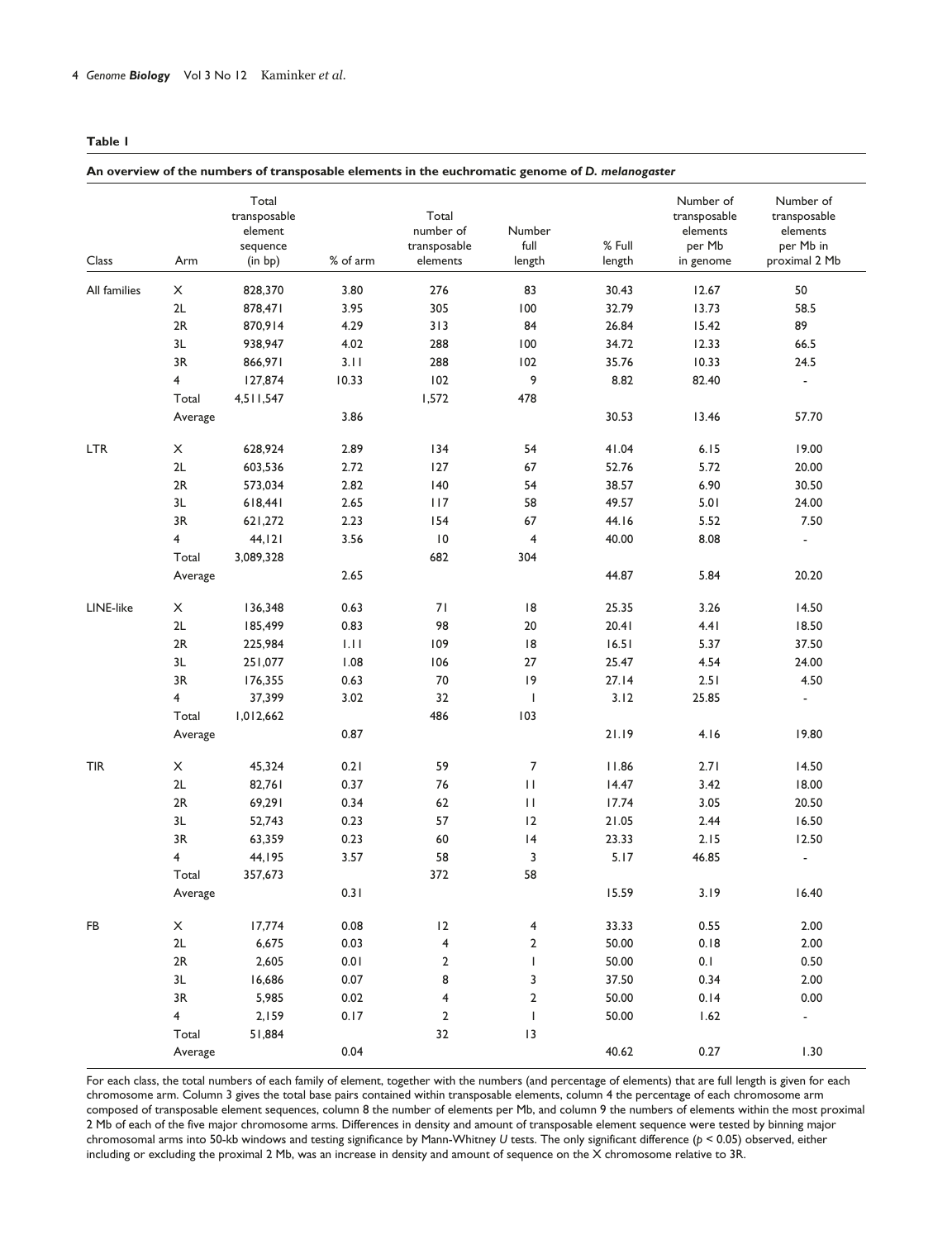# **Table 2**

# **The transposable elements of** *D. melanogaster*

| Class | Family               | Canonical<br>length | X                       | 2L                      | 2R                       | 3L                       | 3R                      | 4                        | Total<br>number                                                  | Number<br>full<br>length | Number<br>partial        | Number in<br>proximal<br>2 Mb | Average<br>pairwise<br>distance |
|-------|----------------------|---------------------|-------------------------|-------------------------|--------------------------|--------------------------|-------------------------|--------------------------|------------------------------------------------------------------|--------------------------|--------------------------|-------------------------------|---------------------------------|
| LTR   | 17.6                 | 7439                | $\overline{2}$          | 0                       | 3                        | 5                        | $\overline{2}$          | 0                        | 12                                                               | 7                        | 5                        | $\overline{\mathbf{4}}$       | 0.006                           |
|       | 1731                 | 4648                | $\mathbf{I}$            | 0                       | 0                        | 0                        | $\mathbf{I}$            | 0                        | $\overline{2}$                                                   | $\mathbf{I}$             | 1                        | $\overline{\phantom{a}}$      | 0.000                           |
|       | 297                  | 6995                | 22                      | 2                       | 6                        | 7                        | 10                      | 0                        | 57                                                               | 18                       | 39                       | 12                            | 0.032                           |
|       | 3518                 | 6126                | 4                       | 0                       | L                        | $\overline{1}$           | 0                       | 0                        | 6                                                                | $\overline{4}$           | $\overline{2}$           | 3                             | 0.075                           |
|       | 412                  | 7566                | 8                       | 0                       | 7                        | $\mathbf{H}$             | 5                       | $\mathbf 0$              | 31                                                               | 24                       | 7                        | 6                             | 0.024                           |
|       | accord               | 7404                | 0                       | 0                       | L                        | 0                        | 0                       | $\mathbf 0$              | $\mathbf{I}$                                                     | $\mathbf 0$              | $\overline{\phantom{a}}$ | 0                             |                                 |
|       |                      | 4263                | 0                       | 0                       | $\overline{2}$           | $\overline{1}$           | 0                       | $\mathbf 0$              | 3                                                                | J.                       | 2                        | 3                             | 0.074                           |
|       | aurora<br>blastopia  | 5034                | 5                       | $\overline{\mathbf{c}}$ | $\overline{\phantom{a}}$ | $\overline{1}$           | $\overline{\mathbf{c}}$ | 0                        | 17                                                               | 3                        | 4                        | $\overline{\mathbf{4}}$       | 0.016                           |
|       | blood                | 7410                |                         | П                       | $\overline{2}$           | 3                        | 5                       |                          | 22                                                               | 22                       | 0                        |                               | 0.001                           |
|       |                      |                     | T<br>$\overline{2}$     | $\overline{4}$          | $\overline{\mathbf{4}}$  | 0                        | 3                       | 0<br>$\mathbf 0$         | 3                                                                | $\overline{7}$           |                          | 6<br>$\overline{\mathbf{4}}$  | 0.002                           |
|       | <b>Burdock</b>       | 6411                | 0                       |                         |                          |                          |                         |                          |                                                                  | 0                        | 6                        |                               |                                 |
|       | Circe                | 6356                |                         | 0                       | $\mathbf{2}$             | 0                        | 0                       | $\mathbf 0$              | $\overline{2}$                                                   |                          | 2                        | $\mathbf{2}$                  | 0.057                           |
|       | copia                | 5143                | 4                       | 3                       | $\overline{\mathbf{4}}$  | 5                        | 4                       | $\mathbf 0$              | 30                                                               | 26                       | 4                        | 3                             | 0.002                           |
|       | diver                | 6112                | $\overline{1}$          | $\overline{1}$          | 3                        | $\overline{1}$           | 3                       | 0                        | 9                                                                | 9                        | 0                        | $\overline{\phantom{a}}$      | 0.002                           |
|       | diver2               | 4917                | 0                       | 4                       | 3                        | $\overline{\mathbf{c}}$  | 0                       | 0                        | 9                                                                | 0                        | 9                        | 9                             | 0.032                           |
|       | Dm88                 | 4558                | 0                       | 0                       | $\mathbf{2}$             | 0                        | 30                      | 0                        | 32                                                               | 0                        | 32                       | 2                             | 0.015                           |
|       | frogger              | 2483                | 0                       | $\overline{1}$          | 0                        | 0                        | 0                       | 0                        | $\overline{\phantom{a}}$                                         | I                        | 0                        | $\overline{\phantom{a}}$      | $\overline{\phantom{a}}$        |
|       | GATE                 | 8507                | T                       | 0                       | 16                       | 0                        | 0                       | 3                        | 20                                                               | 0                        | 20                       | 17                            | 0.077                           |
|       | gtwin                | 7411                | $\overline{\mathbf{c}}$ | $\overline{\mathbf{c}}$ | 0                        | $\overline{2}$           | 0                       | $\mathbf 0$              | 6                                                                | $\overline{2}$           | $\overline{4}$           | 3                             | 0.038                           |
|       | gypsy                | 7469                | 0                       | $\overline{1}$          | T                        | 0                        | 0                       | $\mathbf 0$              | $\overline{2}$                                                   | $\overline{\phantom{a}}$ | 1                        | $\overline{\phantom{a}}$      | 0.000                           |
|       | gypsy2               | 6841                | $\overline{1}$          | 0                       | 0                        | $\overline{2}$           | 0                       | 0                        | 3                                                                | ı                        | 2                        | $\mathbf{2}$                  | 0.067                           |
|       | gypsy3               | 6973                | 0                       | 0                       | 2                        | 0                        | 0                       | 0                        | $\overline{2}$                                                   | ı                        |                          | $\mathbf{2}$                  | 0.038                           |
|       | gypsy4               | 6852                | 0                       | I                       | 0                        | 0                        | $\overline{1}$          | 0                        | $\overline{2}$                                                   | ı                        | ı                        | $\mathbf{2}$                  | 0.041                           |
|       | gypsy5               | 7369                | $\overline{1}$          | 0                       | 0                        | I                        | 0                       | 0                        | $\overline{2}$                                                   | ı                        |                          | 0                             | 0.005                           |
|       | gypsy6               | 7826                | 0                       |                         | 0                        | 0                        | 0                       | $\mathbf 0$              | $\overline{1}$                                                   | 0                        |                          | $\overline{\phantom{a}}$      |                                 |
|       | HMS-Beagle           | 7062                | 4                       | 5                       | T                        | 0                        | 3                       | $\mathbf 0$              | 3                                                                | 9                        | 4                        | 3                             | 0.054                           |
|       | Idefix               | <b>7411</b>         | T                       | $\mathbf{2}$            | 0                        | 3                        | $\mathbf{I}$            | 0                        | $\overline{7}$                                                   | $\overline{2}$           | 5                        | 5                             | 0.022                           |
|       | invader l            | 4032                | 0                       | 0                       | 4                        | 3                        | 8                       | $\mathsf{I}$             | 26                                                               | I                        | 25                       | 7                             | 0.023                           |
|       | invader2             | $5124$              | T                       | 4                       | 3                        | $\overline{2}$           | 0                       | 0                        | 10                                                               | 3                        | $\overline{7}$           | 0                             | 0.053                           |
|       | invader3             | 5484                | $\overline{2}$          | 5                       | $\overline{2}$           | $\overline{2}$           | 5                       | 0                        | 16                                                               | 3                        | 13                       | 5                             | 0.044                           |
|       | invader4             | 3105                | 0                       | 4                       | $\mathbf{2}$             | $\overline{\phantom{a}}$ | $\mathbf{I}$            | 1                        | 9                                                                | $\overline{2}$           | 7                        | $\mathbf{2}$                  | 0.068                           |
|       | invader5             | 4038                | T                       | 4                       | 0                        | I                        | 0                       | $\mathbf 0$              | 6                                                                | 0                        | 6                        | 6                             | 0.068                           |
|       | McClintock           | 6450                | 0                       | 0                       | 0                        | ı                        | 0                       | $\overline{\phantom{a}}$ | $\overline{2}$                                                   | $\overline{2}$           | 0                        | $\overline{\phantom{a}}$      | 0.002                           |
|       | mdgl                 | 7480                | 5                       | $\overline{\mathbf{c}}$ | 9                        | 6                        | 3                       | 0                        | 25                                                               | 13                       | 12                       | 2                             | 0.012                           |
|       | mdg3                 | 5519                | 3                       | 5                       | $\mathbf{2}$             | $\overline{2}$           | $\overline{4}$          | 0                        | 16                                                               | 8                        | 8                        | 8                             | 0.009                           |
|       | micropia             | 5457                |                         | 0                       | 0                        | 0                        | 4                       | 0                        | 5                                                                | $\overline{2}$           | 3                        | $\mathbf{I}$                  | 0.010                           |
|       | opus                 | 7521                | 3                       | 6                       | 6                        | 6                        | 3                       | 0                        | 24                                                               | 6                        | 8                        | 5                             | 0.003                           |
|       | qbert                | 7650                | 0                       | 0                       | $\mathbf{I}$             | 0                        | 0                       | 0                        | $\mathbf{I}$                                                     | J.                       | 0                        | ı                             | $\overline{\phantom{a}}$        |
|       | Quasimodo            | 7387                | $\overline{2}$          | 7                       | 0                        | $\overline{\mathbf{4}}$  | $\overline{1}$          | 0                        | 4                                                                | 5                        | 9                        | 5                             | 0.016                           |
|       | roo                  | 9092                | 35                      | $22\,$                  | 31                       | 31                       | 27                      | 0                        | 146                                                              | 58                       | 88                       | $22\,$                        | 0.012                           |
|       | rooA                 | 7621                | $\mathbf{I}$            | $\pmb{0}$               | 0                        | J.                       | T                       | $\overline{2}$           | 5                                                                | 0                        | 5                        | 3                             | 0.045                           |
|       | rover                | 7318                | 3                       | 0                       | T                        | 0                        | $\overline{2}$          | 0                        | 6                                                                | 3                        | 3                        | 3                             | 0.035                           |
|       | springer             | 7546                | $\mathbf{2}$            |                         | $\overline{4}$           | $\mathbf{I}$             | 3                       | 0                        | $\mathsf{H}% _{T}=\mathsf{H}_{T}\left( \mathcal{M}_{T}\right) ,$ | 5                        | 6                        | 5                             | 0.061                           |
|       | Stalker              | 7256                | 3                       |                         | 0                        | 5                        | 3                       | 0                        | 12                                                               | 3                        | 9                        | 7                             | 0.014                           |
|       | Stalker <sub>2</sub> | 8119                | 4                       | 0                       | 5                        | $\overline{2}$           | <sup>1</sup>            | $\mathbf{I}$             | 3                                                                | 4                        | 9                        | 6                             | 0.015                           |
|       | Stalker4             | 7379                | T                       | 0                       | 0                        | $\pmb{0}$                |                         | 0                        | $\mathbf 2$                                                      | $\overline{2}$           | 0                        | 0                             | 0.001                           |
|       | Tabor                | 7345                | T                       | 2                       | 0                        | 0                        | 0                       | 0                        | 3                                                                | $\overline{2}$           |                          | 0                             | 0.001                           |
|       | Tirant               | 8526                | 4                       | 3                       | 3                        | 4                        | 5                       | $\mathbf{I}$             | 20                                                               | 15                       | 5                        | 5                             | 0.001                           |
|       | Transpac             | 5249                | 2                       |                         | 0                        | 0                        | $\mathbf{2}$            | 0                        | 5                                                                | 5                        | 0                        | 0                             | 0.000                           |
|       | ZAM                  | 8435                | 0                       | 0                       | 0                        | 0                        | 0                       | 0                        | 0                                                                | 0                        | 0                        | 0                             | $\overline{\phantom{a}}$        |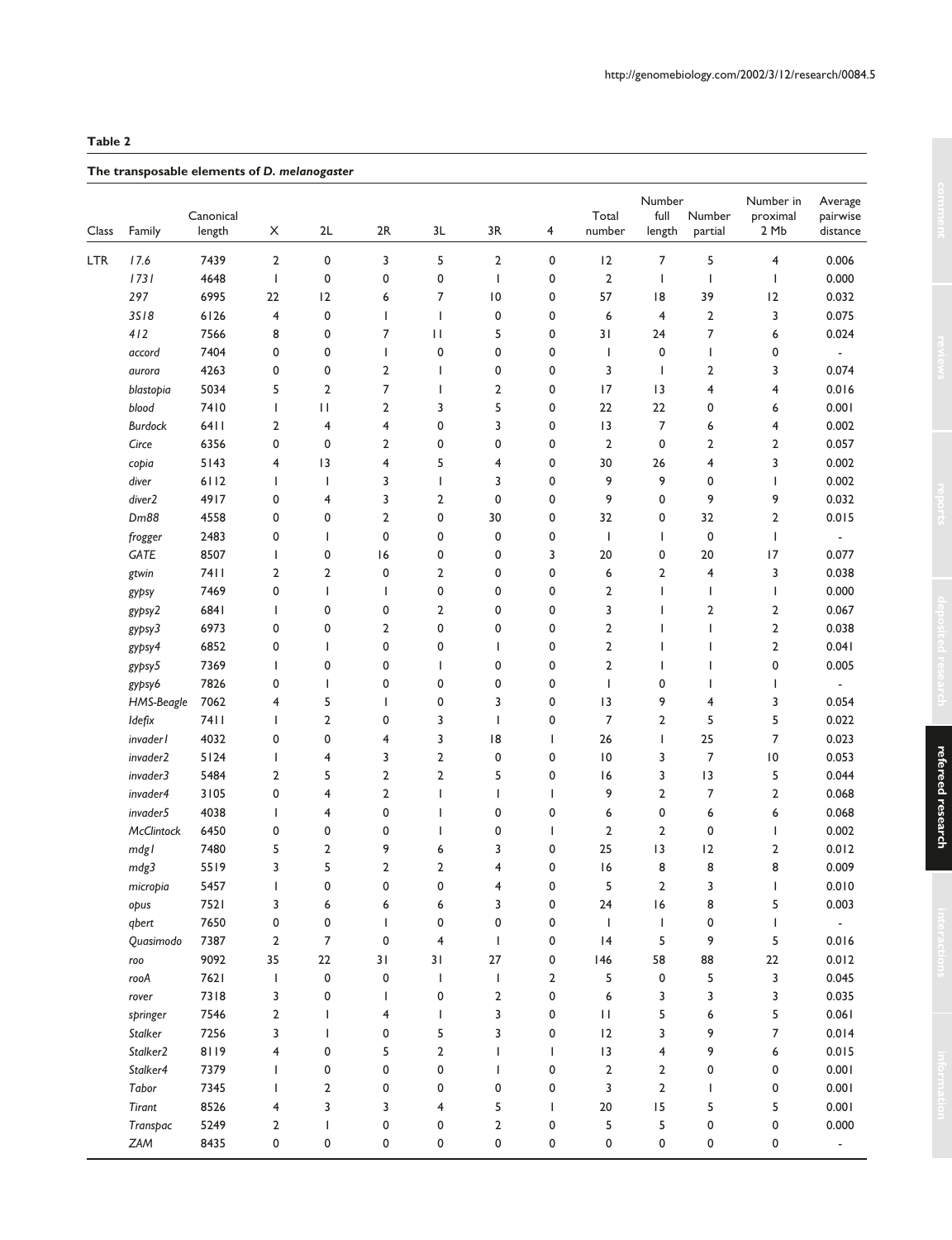# **Table 2** *(continued from the previous page)*

#### **The transposable elements of** *D. melanogaster*

| Class         | Family                    | Canonical<br>length | X                        | 2L             | 2R                      | 3L                                                               | 3R                           | 4                        | Total<br>number          | Number<br>full<br>length | Number<br>partial       | Number in<br>proximal<br>2 Mb | Average<br>pairwise<br>distance |
|---------------|---------------------------|---------------------|--------------------------|----------------|-------------------------|------------------------------------------------------------------|------------------------------|--------------------------|--------------------------|--------------------------|-------------------------|-------------------------------|---------------------------------|
|               |                           |                     |                          |                |                         |                                                                  |                              |                          |                          |                          |                         |                               |                                 |
| LINE-<br>like | baggins                   | 5453                | $\mathsf{I}$             | 2              | $\overline{10}$         | 0                                                                | 0                            | T                        | 4                        | 0                        | 4                       | 12                            | 0.076                           |
|               | BS                        | 5142                | $\mathbf{2}$             | 6              | 6                       | 7                                                                | 8                            | 0                        | 29                       | 6                        | 23                      | 6                             | 0.028                           |
|               | Cr1a                      | 4470                | $\mathsf{I}$             | 5              | 17                      | 21                                                               | $\mathbf{2}$                 | $\overline{\phantom{0}}$ | 56                       | $\mathbf{I}$             | 55                      | 42                            | NC                              |
|               | $\mathsf{Doc}$            | 4725                | 5                        | 16             | 5                       | 9                                                                | $\overline{\phantom{0}}$ l O | 0                        | 55                       | 30                       | 25                      | 7                             | 0.006                           |
|               | Doc2                      | 4789                | 0                        | 0              | I                       | 0                                                                | $\mathbf 0$                  | 0                        | $\overline{\phantom{a}}$ | 0                        | J.                      | 1                             | $\overline{\phantom{a}}$        |
|               | Doc3                      | 4740                | 0                        | $\mathbf{I}$   | 6                       | T                                                                | $\mathbf 0$                  | I                        | 9                        | 0                        | 9                       | 8                             | 0.065                           |
|               | F                         | 4708                | 2                        | 7              | $\overline{10}$         | $\overline{10}$                                                  | П                            | 2                        | 42                       | 16                       | 26                      | $\mathbf{H}$                  | 0.019                           |
|               | $\mathsf{G}$              | 4346                | $\overline{\phantom{a}}$ | $\overline{2}$ | $\mathbf 0$             | 0                                                                | $\mathbf 0$                  | 0                        | 3                        | $\pmb{0}$                | 3                       | $\overline{\phantom{a}}$      | 0.059                           |
|               | G <sub>2</sub>            | 3102                | $\mathbf{I}$             | 9              | $\mathbf{I}$            | 2                                                                | $\mathbf{I}$                 | 0                        | 4                        | $\overline{2}$           | 12                      | 2                             | 0.036                           |
|               | G3                        | 4605                | $\mathbf{I}$             | T              | $\overline{2}$          | 0                                                                | $\mathbf 0$                  | 0                        | $\overline{4}$           | 0                        | $\overline{4}$          | 3                             | 0.029                           |
|               | G4                        | 3856                | 0                        | 5              | 0                       | $\overline{2}$                                                   | 3                            | $\mathbf{I}$             | П                        | 0                        | $\mathbf{H}$            | 6                             | 0.100                           |
|               | G5                        | 4856                | 0                        | 5              | 0                       | I                                                                | $\overline{2}$               | T                        | 9                        | 0                        | 9                       | 6                             | 0.063                           |
|               | G6                        | 2042                | $\overline{\phantom{a}}$ | J.             | 0                       | T                                                                | 0                            | 0                        | 3                        | T                        | $\overline{\mathbf{c}}$ | 3                             | 0.006                           |
|               | Helena                    | 1317                | 2                        | ı              | ı                       | T                                                                | $\overline{2}$               | 0                        | 7                        | 0                        | 7                       | 5                             | 0.097                           |
|               | HeT-A                     | 6083                | 0                        | 0              | 0                       | 0                                                                | 0                            | 3                        | 3                        | 0                        | 3                       | 0                             | 0.018                           |
|               | $\overline{1}$            | 5371                | 7                        | 5              | 6                       | 3                                                                | 5                            | $\overline{2}$           | 28                       | 8                        | 20                      | 9                             | 0.037                           |
|               | lvk                       | 5402                | 3                        | 3              | 0                       | T                                                                | $\mathbf 0$                  | 0                        | 7                        | $\overline{2}$           | 5                       | 4                             | 0.070                           |
|               | jockey                    | 5020                | 16                       | 9              | 15                      | 3                                                                | 4                            | 2                        | 69                       | 2                        | 57                      | 4                             | 0.003                           |
|               | jockey2                   | 3428                | 4                        | $\overline{2}$ | 0                       | 0                                                                | $\overline{\phantom{a}}$     | 3                        | $\overline{10}$          | 0                        | $\overline{10}$         | 5                             | 0.112                           |
|               | Juan                      | 4236                | 4                        | J.             | I                       | I                                                                | $\overline{2}$               | 0                        | 9                        | 6                        | 3                       | 3                             | 0.001                           |
|               | $\cal RI$                 | 5356                | 2                        | 1              | $\overline{\mathbf{c}}$ | $\mathbf{2}$                                                     | 0                            | 3                        | $\overline{10}$          | 2                        | 8                       | 7                             | 0.049                           |
|               | R2                        | 3607                | 0                        | 0              | 0                       | 0                                                                | 0                            | 0                        | 0                        | 0                        | 0                       | 0                             | $\blacksquare$                  |
|               | Rtla                      | 5108                | 0                        | 0              | 6                       | 5                                                                | 2                            | 0                        | 3                        | 5                        | 8                       | 6                             | 0.053                           |
|               | Rtlb                      | 5183                | 4                        | 6              | 4                       | 7                                                                | 5                            | $\mathbf{I}$             | 37                       | 5                        | 32                      | 22                            | 0.095                           |
|               | Rtlc                      | 5443                | $\mathbf{H}$             | $\overline{2}$ | $\overline{2}$          | T                                                                | $\mathbf 0$                  | $\mathbf{I}$             | 17                       | T                        | 16                      | 4                             | 0.177                           |
|               | <b>TART</b>               | 10654               | 0                        | 0              | 0                       | 0                                                                | $\mathbf 0$                  | $\mathbf{I}$             | $\overline{1}$           | 0                        | J.                      | $\pmb{0}$                     |                                 |
|               |                           |                     |                          | 8              |                         | 8                                                                | $\overline{2}$               | 0                        |                          |                          | 9                       |                               |                                 |
|               | $\boldsymbol{\mathsf{X}}$ | 4740                | 3                        |                | 4                       |                                                                  |                              |                          | 25                       | 6                        |                         | 12                            | 0.049                           |
| <b>TIR</b>    | 1360                      | 1177                | $\overline{10}$          | 8              | 6                       | 20                                                               | П                            | 30                       | 105                      | $\overline{10}$          | 95                      | 48                            | 0.087                           |
|               | Bari I                    | 1728                | 0                        | T              | I                       | 0                                                                | $\overline{2}$               | I                        | 5                        | 5                        | 0                       | 0                             | 0.002                           |
|               | Bari2                     | 1064                | 0                        | $\overline{2}$ | 0                       | 0                                                                | $\overline{\phantom{a}}$     | I                        | $\overline{4}$           | T                        | 3                       | 3                             | 0.043                           |
|               | H B                       | 1653                | 5                        | $\overline{7}$ | 6                       | 3                                                                | 7                            | 4                        | 32                       | 5                        | 27                      | 21                            | 0.114                           |
|               | H                         | 2959                | 5                        | $\mathbf{H}$   | $\overline{2}$          | T                                                                | 5                            | 0                        | 24                       | ı                        | 23                      | 3                             | 0.069                           |
|               | hopper                    | 1435                | 5                        | $\overline{2}$ | 3                       | $\mathbf{2}$                                                     | 3                            | 0                        | 15                       | П                        | 4                       | 6                             | 0.048                           |
|               | hopper2                   | 1680                | 0                        | 3              | 0                       | $\mathbf{2}$                                                     | 0                            | 0                        | 5                        | 1                        | 4                       | 0                             | 0.042                           |
|               | looper l                  | 1881                | -1                       | 0              | 0                       | 0                                                                | $\overline{2}$               | 0                        | 3                        | 0                        | 3                       | $\mathbf{2}$                  | 0.048                           |
|               | mainer2                   | 912                 | 5                        | 5              | 2                       | $\overline{\mathbf{c}}$                                          | 0                            | 3                        | 17                       | 4                        | 3                       | 3                             | 0.144                           |
|               | <b>NOF</b>                | 4347                | $\mathbf{2}$             | 0              | 2                       | $\mathbf{2}$                                                     | $\mathsf{l}$                 | 0                        | 7                        | 0                        | 7                       | 4                             | 0.013                           |
|               | P                         | 2907                | 0                        | 0              | 0                       | 0                                                                | 0                            | 0                        | 0                        | 0                        | $\pmb{0}$               | 0                             | $\omega_{\rm c}$                |
|               | pogo                      | $2121$              | 9                        | 12             | 5                       | 7                                                                | П                            | 0                        | 44                       | 5                        | 39                      | 5                             | 0.020                           |
|               | S                         | 1736                | 9                        | $\overline{4}$ | $\mathbf{H}$            | $\mathsf{H}% _{T}=\mathsf{H}_{T}\left( \mathcal{M}_{T}\right) ,$ | 12                           | 4                        | 51                       | 4                        | 37                      | 27                            | 0.079                           |
|               | S <sub>2</sub>            | 1735                | 1                        | 3              | 3                       | 3                                                                | $\overline{2}$               |                          | 3                        | 0                        | 13                      | 8                             | 0.268                           |
|               | TcI                       | 1666                | $\mathbf{2}$             | ı              | 4                       | T                                                                | $\mathbf{2}$                 | $\mathbf{H}$             | 21                       | T                        | $20\,$                  | 7                             | 0.085                           |
|               | transib l                 | 2167                | 0                        | 0              | 2                       | 0                                                                | 0                            | 0                        | $\mathbf 2$              | 0                        | $\mathbf 2$             | $\mathbf{2}$                  | 0.000                           |
|               | transib2                  | 2844                | 3                        | 5              | $\overline{2}$          | $\overline{2}$                                                   | 0                            | 0                        | 2                        | 0                        | 12                      | 6                             | 0.082                           |
|               | transib3                  | 2883                | 0                        |                |                         | T                                                                |                              | 3                        | 7                        | 0                        | 7                       | 4                             | 0.088                           |
|               | transib4                  | 2656                | 2                        | ı              | $\overline{2}$          | 0                                                                | 0                            | 0                        | 5                        |                          | 4                       | 4                             | 0.152                           |
| FB            | ${\sf FB}$                | 1492                | 12                       | 4              | $\overline{\mathbf{c}}$ | 8                                                                | 4                            | $\mathbf{2}$             | 32                       | $13$                     | 9                       | $\sqrt{3}$                    | 0.066                           |

The canonical length of each element (in bp) is shown in column 3, the total numbers of each family on each chromosome arm in columns 4-9, the grand totals for each family in column 10, and the numbers that are full length, partial and in the most proximal 2 Mb of the major chromosome arms, in columns 11-13. Partial elements are defined as those whose length is less than 97% of the canonical element. The average pairwise distance within each family is shown in column 14. The *Cr1a* family could not be reliably aligned and therefore average pairwise distance was not computed (NC).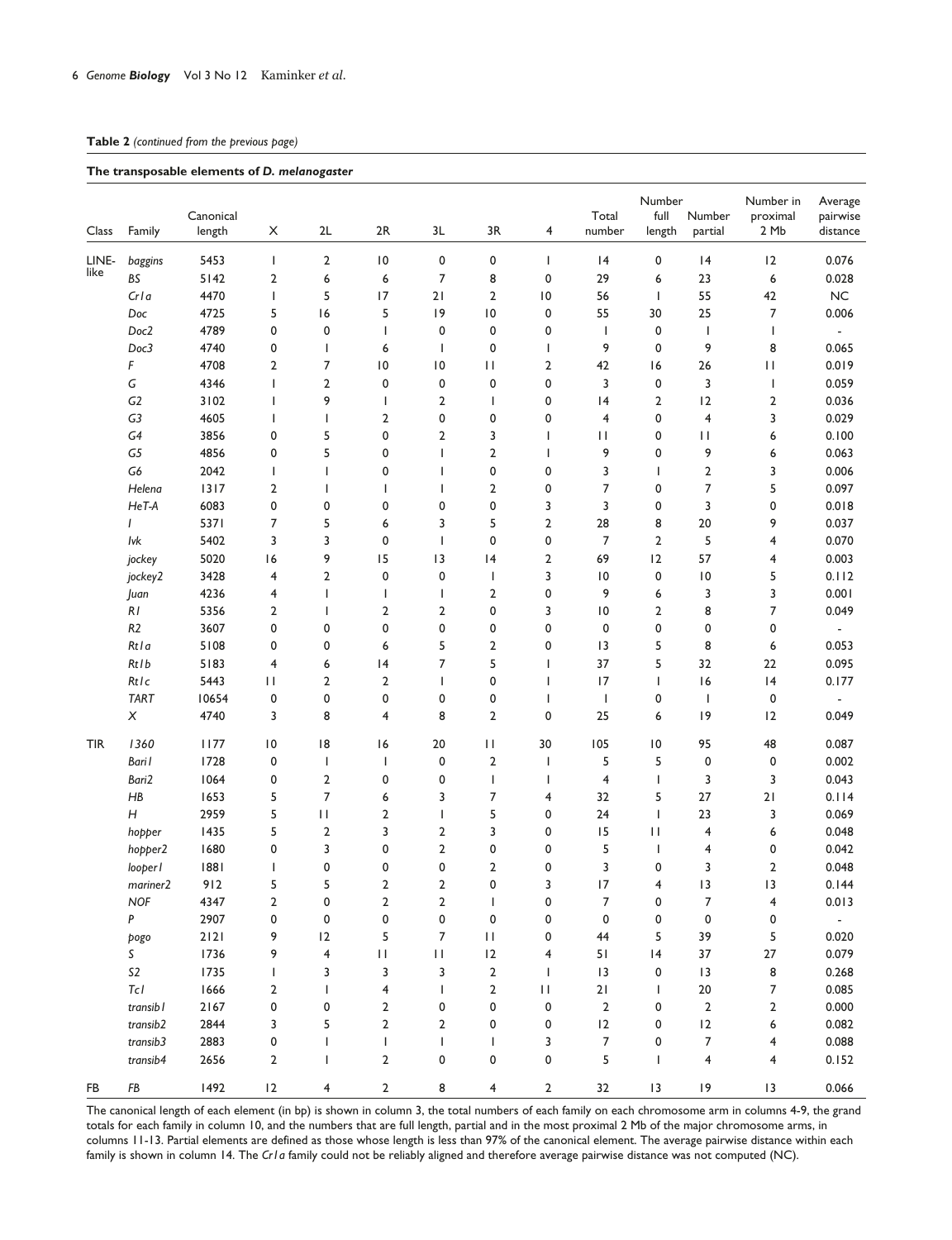#### **Chromosomal distribution of elements**

The percentage of each chromosome arm composed of transposable elements varies between 3.11% and 4.29%, except for chromosome 4, which is over 10% transposable elements (Table 1). The average transposable element density is 10-15 per million bases (Mb) for the major chromosome arms, and over 82 per Mb for chromosome 4. These densities are greater than the estimate of 5 per Mb derived from lowerresolution cytological methods [48], presumably because unclustered elements and partial elements may give weak in situ hybridization signals. In contrast to previous findings and theoretical expectations [22,49], we found no evidence for a reduction in density of transposable elements on the X chromosome relative to the major autosome arms (Table 1).

The densities of LINE-like elements and TIR elements on chromosome 4 are from five to ten times higher than their densities on the major chromosome arms, 25.85 per Mb and 46.85 per Mb, respectively, compared to 2.51-5.37 per Mb and 2.15-3.42 per Mb, respectively (Table 1, see also [22]). By contrast, the density of LTR elements on chromosome 4 is only slightly higher (8.08 per Mb) than on the five major chromosome arms (5.01-6.90 per Mb). Moreover, the percentage of chromosome 4 that is composed of LTR elements is only slightly higher than that of the major chromosome arms  $(3.56\%$  versus  $2.23$ -2.89%). Thus, the difference in density of transposable elements on chromosome 4 is predominantly due to an order-of-magnitude increase in the number of LINE-like and TIR elements.

Transposable element density is also known to vary along the major chromosome arms [20-22]. As shown in Figure 2 and discussed in Table 1, the density of transposable elements increases in the proximal euchromatin, here defined as the proximal 2 Mb of the assembly of each of the five major chromosome arms constituting about 10% of the euchromatic sequence analyzed. On the major chromosome arms, 36.7%  $(577/1,572)$  of the elements are located in proximal euchromatin, consistent with previous observations that the density of transposable elements is higher in heterochromatic regions of the genome [50-54]. These proximal sequences represent the transition between euchromatin and heterochromatin. Of 14 families located exclusively within the proximal 2 Mb, 12 are low copy number (defined here as less than 8 copies). Elements belonging to low copy number families show some tendency to be located in these regions; 78 of 142 elements that belong to low copy number families are located in the proximal 2 Mb of the chromosome arms.

Finally, although the densities of transposable elements in the proximal euchromatin and chromosome 4 are both elevated with respect to the euchromatic average (58 and 82 elements per Mb, respectively), the composition of the elements in these regions is quite different. The increase in transposable element density in the proximal regions of the chromosome arms is due to increased numbers of elements



#### **Figure 1**

Frequency distribution of transposable element lengths in the *Drosophila* genome. Plotted are the lengths (in bp) of individual elements by functional class: LTR (gray), LINE-like (white), and TIR (black). Pairwise tests among all three classes (LTR versus LINE-like, LTR versus TIR, and LINE-like versus TIR) reveal that the distribution of individual element lengths differ significantly between functional classes (Mann-Whitney *U* test,  $p < | \times 10^{-6}$ ).

belonging to all structural classes (Figure 2), while the increase in elements on chromosome 4 is due almost exclusively to LINE-like and TIR elements.

#### **Analysis of structural variation**

Transposable elements can be autonomous or defective with respect to transposition. Defective elements often exhibit deletions in ORFs or terminal repeats which are necessary for transposition. Assuming that canonical elements represent full-length active copies, we defined any element less than 97% of the length of the canonical member of their family as partial. On the basis of this criterion, more than two-thirds  $(1,094/1,572)$  of the elements in the Release 3 sequence are partial (Table 1). The proportion of partial elements is reasonably uniform among major chromosome arms (64- 73%); 463 of 1,001 (46.3%) partial elements on the major chromosome arms lie within the proximal 2 Mb. In contrast, 91% of the transposable elements on chromosome 4 are partial. As LINE-like and TIR elements make up 88% of the elements on chromosome 4, these data indicate differences in proportions of partial elements between classes. In fact, 79% of LINE-like elements and 84% of TIR elements are partial, whereas only 55% of LTR elements are partial (Table 1).

Twenty-five of the 93 families (26.8%) represented in Release 3 are composed entirely of partial elements (8 LTR, 11 LINE-like, 6 TIR). An additional 17 families have only one full-length element. Fifteen of the 25 partial-only families are low copy number (less than 8 copies; 5 LTR, 6 LINE-like, 4 TIR) and 10 are high copy number (3 LTR, 5 LINE-like, 2 TIR). The majority of elements (133/196) in these 25 low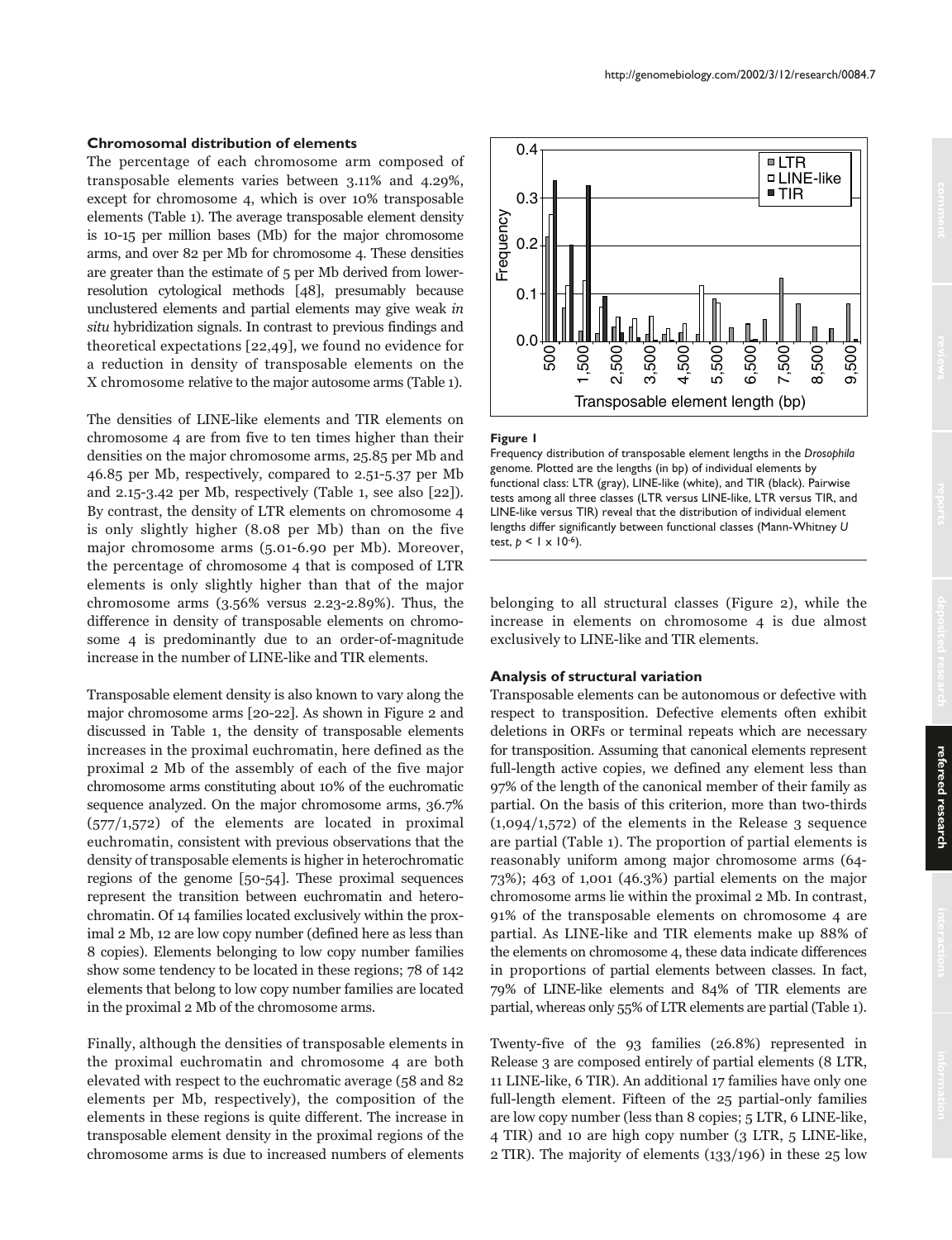

#### **Figure 2**

Distribution of transposable elements along chromosome arms. For each chromosome arm, the centromeres are indicated by circles. Each colored tick marks the start coordinate of an element belonging to one of the four classes of element (see key). Note the large number of LTR elements (blue) relative to the other classes on the major chromosome arms, and the higher number of LINE-like (green) and TIR (red) elements relative to the number of LTR elements seen for chromosome 4. While there is a relatively even distribution of transposable elements throughout the majority of each arm, there is a significant increase in the density of all classes of element in the proximal euchromatin (see also Table 1).

copy number families are found in the proximal 2 Mb or on chromosome 4; all elements for 9 of these 25 families are found exclusively in these regions of the genome.

Analysis of the distribution of transposable element lengths scaled relative to the length of their canonical sequence shows that all three classes have bimodal distributions of scaled element lengths, but differ significantly from one another (Figure 3). The bimodal shape of these distributions presumably reflects the boundary states of the dynamic process of deletion, excision and transposition. Only a very small number of LINE-like (6) and TIR (16) elements exceed their canonical length, consistent with the fact that deletions occur more frequently than insertions in D. melanogaster [55]. A higher number of LTR elements (30) exceed the length of their canonical sequence, but on average these elements are less than 2% longer than their canonical length.

We characterized the distribution of structural variation for a representative element from each of the three major classes by determining the proportion of sequences represented in multiple alignments for a given nucleotide site (Figure 4). The resulting plot for the LINE-like jockey family approximates a negative exponential distribution

starting from the  $3'$  end (Figure 4a). LINE-like elements become deleted preferentially at their  $5'$  ends, as a consequence of their mechanism of transposition [56]. The TIR element pogo shows a very different pattern; internal deletions predominate, leaving the inverted repeat termini intact [57] (Figure 4b). By analogy with patterns of deletion in  $P$  elements [58], these deleted elements will be nonautonomous with respect to transposition and presumably arise when double-stranded gap repair is interrupted [59,60]. By contrast, for the representative LTR element roo, there is a relatively uniform pattern of structural variation across the element, with the exception of two apparent deletion hotspots, at coordinates approximately 1 kb and approximately 8 kb, both of which occur in regions that are expected to be coding (Figure 4c).

One class of defective LTR elements, solo LTR sequences, has been known for some time in Drosophila [61] and other species [62-64]. These presumably arise by exchange between the two LTRs flanking an element, with the loss of the reciprocal product, a small circular molecule. In Saccharomyces cerevisiae, 85% of all LTR element insertions are solo LTRs [65]. We screened for solo LTRs of each family of element, using a criterion of 80% identity to the canonical LTR sequence of each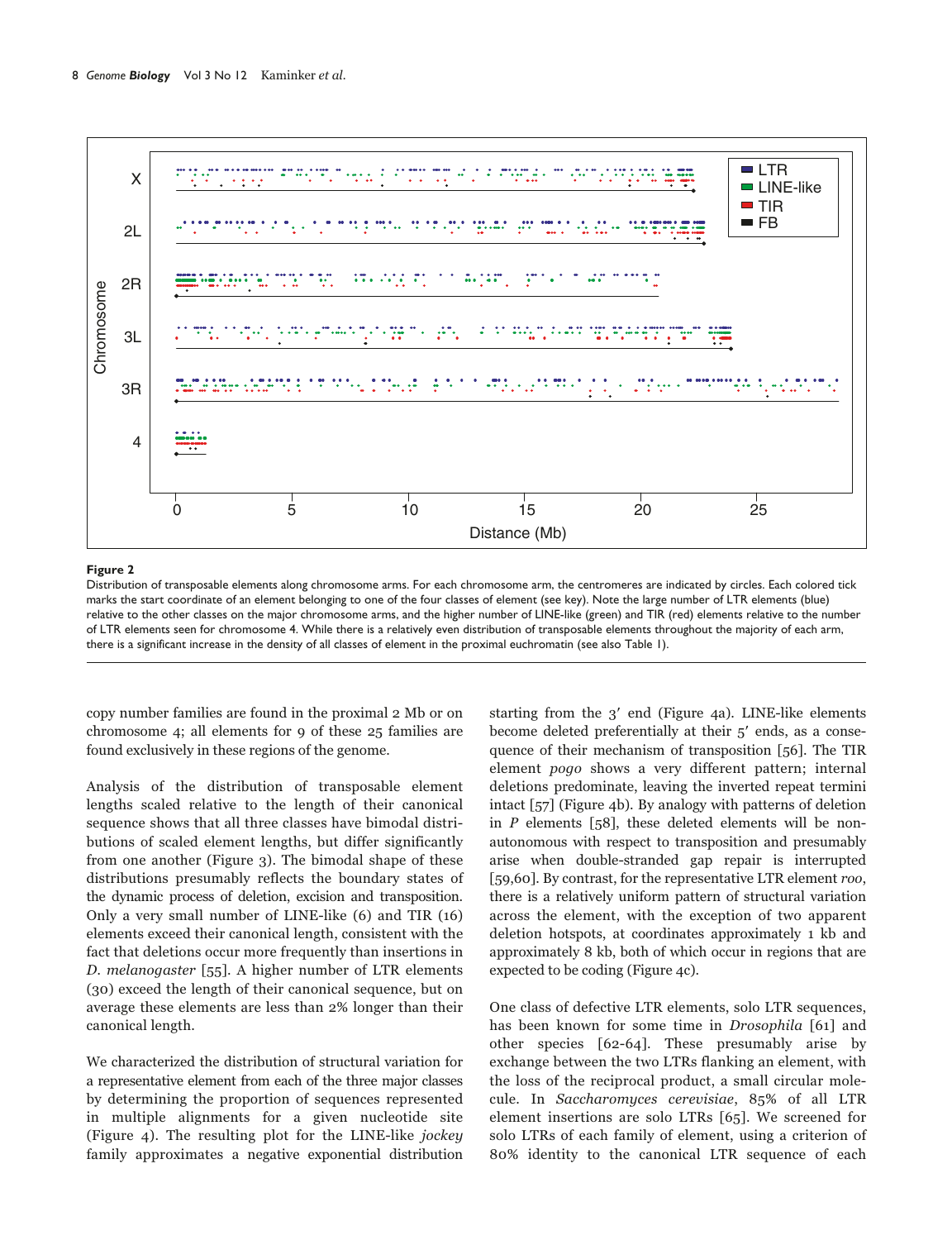

#### **Figure 3**

Frequency distribution of transposable element lengths scaled relative to their canonical lengths. Plotted are the scaled lengths of individual elements by functional class: LTR (gray), LINE-like (white), and TIR (black). Mann-Whitney *U* tests among all three classes (LTR versus LINElike, LTR versus TIR, and LINE-like versus TIR) reveal that the distribution of scaled element lengths differ significantly between functional classes (Mann-Whitney *U* test, *p* < 1 x 10-4).

family. Only 58 solo LTRs were identified, of which 14 are roo LTR elements.

#### **Analysis of sequence variation within families**

Point mutations in coding regions of the gypsy family of retrotransposons correlate with both transposition frequency and copy number [66]. We identified only one full-length gypsy class element (FBti0019898). Sequence comparison of this gypsy's ORF2 with that of the 'active' strain ORF2 shows these two ORFs to be identical and suggests that the single full-length *qypsy* element is 'active' in the sequenced strain. Other families of element have also been found to be polymorphic with respect to their coding potential in *Drosophila*. Kalmykova et al. [67] found that most 1731 elements have the +1 frameshift between their gag and pol gene regions typical of LTR elements; some do not, however, and instead express a Gag-Pol fusion protein. The single full-length 1731 element in Release 3 (FBti0020325) is of the latter type.

Sequence variation within families of element was estimated by analyzing the average pairwise distance within each family after multiple alignment (Table 2). These data show that intra-family variation ranges from complete identity to 26.8% average pairwise distance (see S2 family), but with only seven families having greater than 10% average pairwise distance. Analysis of the distribution of intra-family average pairwise distances by functional class shows that LTR families have lower levels of average pairwise distance relative to LINE-like or TIR families (Figure 5). The average sequence divergence for the LTR class of elements is only 2.6%; for the LINE-like and TIR classes it is 5.4% and 7.7%, respectively. These estimates of intra-family variation are remarkably similar to



### **Figure 4**

Structural variation within three common transposable elements: **(a)** *jockey*; **(b)** *pogo*; **(c)** *roo*. Multiple alignments generated from each respective family were used to approximate genomic variation. Each position along the length of the multiple alignment (*x*-axis) was measured for the presence of a nucleotide. The percentage of elements within an alignment that contained the nucleotide was determined and is indicated along the *y*-axis. A schematic drawing representing a *jockey*, *pogo*, or *roo* element is shown directly below each panel; coding regions are indicated by light-gray boxes and repeats (*pogo* and *roo*) are represented by black boxes.

those of Wensink [68] who, by studying the kinetics of DNA reassociation of cloned middle repetitive sequences, showed that families of middle repetitive sequence exhibited on the order of 3-7% sequence divergence. These data illustrate differences in the amount of within-family variation seen between classes of element, which could be due to a variety of distinct mechanisms including differences in genealogical history or selective constraints.

### **Nesting and clustering of transposable elements**

The nesting of transposable elements is common in plant genomes [69-72]. For our analysis, transposable elements that have inserted within another element are termed nests;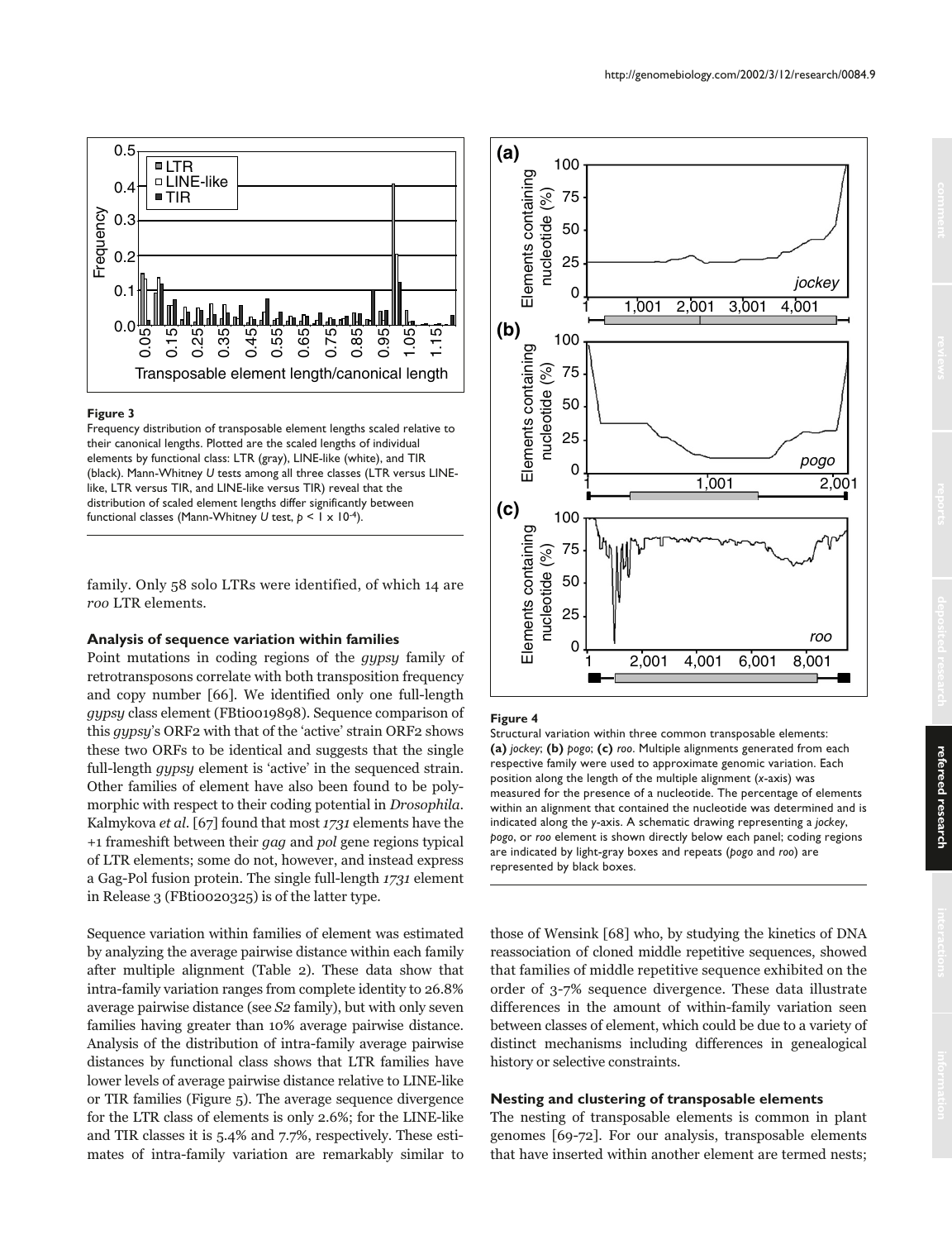

#### **Figure 5**

Frequency distribution of within-family average pairwise distances. Plotted are average pairwise distances (per bp) for individual transposable element families by functional class. Mann-Whitney *U* tests reveal that intra-family average pairwise distances differ significantly between LTR families and LINE-like families ( $p < 0.005$ ), and between LTR families and TIR families ( $p < 0.0005$ ), but not between LINE-like and TIR families ( $p < 0.311$ ). (**p** = 0.0005), but not between LINE-like and TIR families (*p* < 0.311).<br>
(*p* < 0.0005), but not between LINE-like and TIR families (*p* < 0.0005), but not between LINE-like and TIR families (*p* < 0.0005), but not betwe

groups of transposable elements located within 10 kb of each other are defined as clusters. We found 62 nests or clusters of transposable elements containing 328 full or partial elements. This indicates that about 21% of transposable elements in this study are either inserted into another element or positioned adjacent to another element. The number of nested or clustered elements per arm ranges from 1.4 to 3.6 per Mb. The density of such elements is much higher in the proximal regions of the euchromatic arms; of the 62 nests or clusters, 25 are within the proximal 2 Mb regions of the major chromosome arms [73]. Eighty-nine percent of the elements belonging to nests or clusters are partial, in contrast to 69% of all elements. LTR elements are nested or clustered more often (29.3%) than either LINE-like elements (12.0%) or TIR elements (15.8%). This is presumably due to the larger proportion of LTR elements present in the Drosophila euchromatin.

Foldback (FB) elements often contain non-FB sequences [30,74]. Both *NOF* and *HB* elements have been found flanked by  $FB$  arms [30,75]. We identified two  $HB$  elements immediately adjacent to FB elements and four examples of NOF elements inserted into FB elements.

Patterns of element nesting can be very complex, as has been observed in other species [72], and may involve elements of the same class or elements of different classes. The insertion of a transposable element may trigger a runaway process, since it will provide a target into which other elements may insert without deleterious consequences [76]. In a sample of 31 simple nests each involving only two or three elements, we observed all nine possible combinations of nesting among the LTR, LINE-like and TIR classes. The largest euchromatic complex of elements is on chromosome arm 3R (coordinate approximately 8.3 Mb); it is a complex of 30 fragments of Dm88, 18 fragments of invader1 and three fragments of micropia elements, occupying 32.4 kb. Many of these fragments are identical; for example, of the 18 invader1 fragments, nine represent bases 1-424 of the canonical invader1 LTR sequence, three represent bases 143-424, two bases 80-424 and two bases 1-108. Losada et al. [77] have suggested that some novel transposable elements have evolved by nesting, in particular, that the Circe element arose as a consequence of the insertion of the Loa-like element of D. silvestris into the Ulysses-like element of D. virilis.

Several complex nests involve many different families of element. The nest near the base of 2L (coordinate approximately 20.1 Mb), for example, involves 11 different families of all three major classes of element. Large clusters containing only one family of element are also found. For example, there is a complex of seven GATE elements at coordinate approximately 14.2 Mb on chromosome arm 2R and a complex of six *mdg1* elements at approximately 5.7 Mb on the same chromosome arm.

Some transposable elements are present as large tandem arrays. For example, the  $Tc1$ -like  $Bari1$  is organized as a tandem array in the heterochromatin at the base of chromosome arm 2R [78]. Tandem LTR element pairs have also been found in the D. melanogaster genome (for example, FBti0019752 and FBti0019753); here, two roo elements share an internal LTR. A number of different mechanisms have been suggested to result in tandem  $Ty_1$  and  $Ty_5$  elements in S. cerevisiae [65,79]; all involve recombination between either linear cDNAs or circular DNA generated by LTR transposition and a chromosomal element. The mechanism(s) by which tandem elements arise in Drosophila is not known.

# **Insertion-site preferences of natural transposable elements**

Transposable elements insert at a staggered cut in chromosomal DNA; after repair, this results in a duplication of the target sequence. For the  $R_1$  and  $R_2$  LINE-like elements, there is high insertion-site specificity for sites within the 28S rDNA gene [38]. For some LTR retrotransposons, a preference for AT-rich sequences has been known for some time [80-82]. We estimated the physical characteristics of 500 bp of DNA flanking the insertion sites of three high-copy number elements, roo (LTR), jockey (LINE-like) and pogo (TIR). In our analysis, we included only elements for which the duplicated target sequence could be unambiguously identified. Within the individual element families, we found no recognizable motif in the nucleotide sequence of the repeats flanking insertions (data not shown). However, analysis of different physical characteristics of these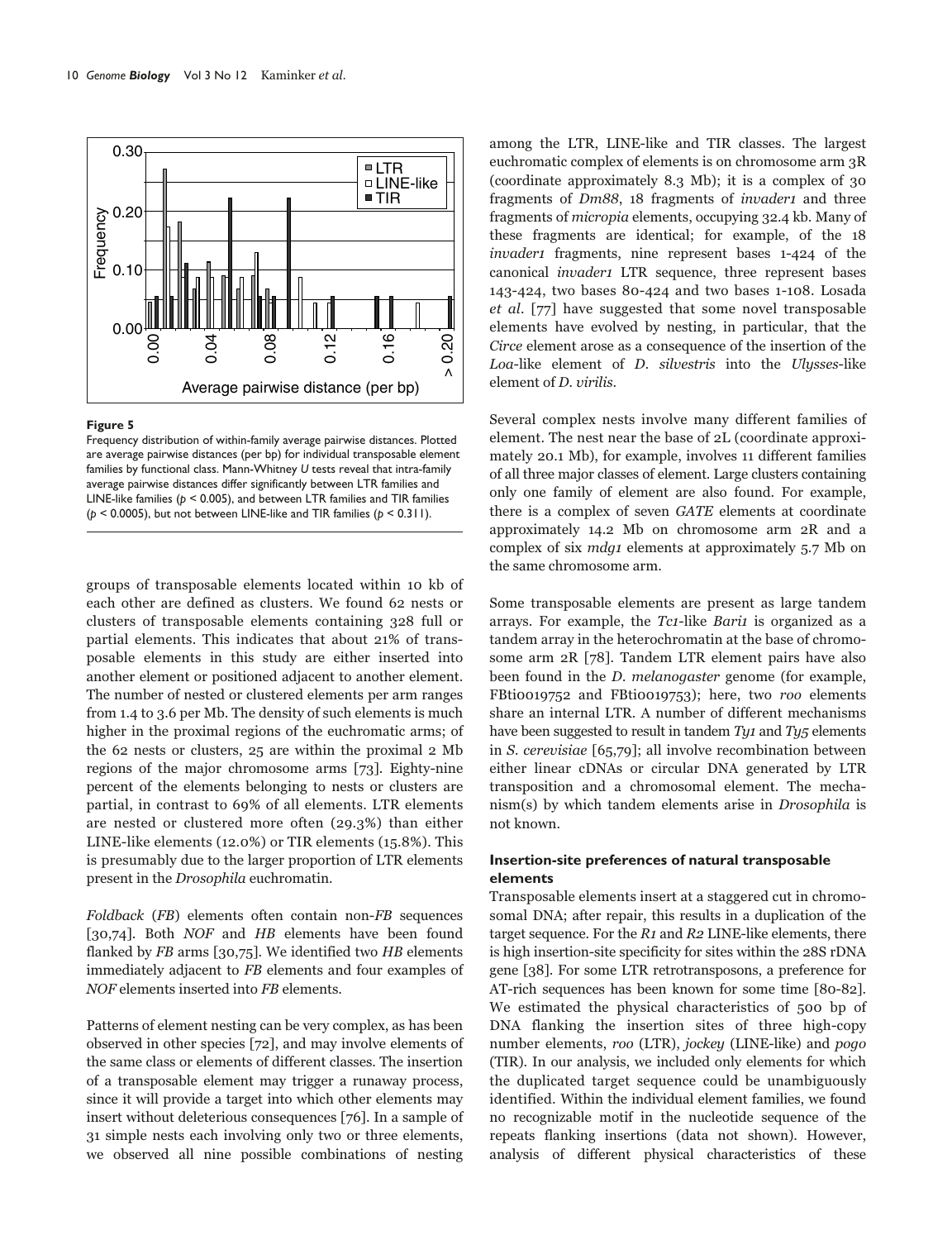sequences revealed distinct characteristics for each of the three families of element (Figure 6). Our data suggest that roo and pogo prefer to insert in sequences of either higher than average (roo) or lower than average (pogo) denaturation temperatures; this may reflect functional differences in the insertion mechanism of these elements. There is no obvious bias in the sequences into which jockey elements insert. Analysis of other high-copy families of element revealed distinct insertion site characteristics, suggesting that the characteristics shown in Figure 6 are not shared within classes of element (not shown).

LTR retrotransposons use a tRNA primer for first-strand synthesis during transposition. In S. cerevisiae, 90% of LTR retrotransposons are within 750 bp of tRNA genes, and there are an average of 1.2 insertions per tRNA gene [65]. Our data suggest no relationship between the location of tRNAs and transposable elements in D. melanogaster. Of 313 elements on chromosome arm 2R, only five are within 10 kb of a tRNA gene, or tRNA gene cluster. However, Saigo [83] has described an association of a tRNA pseudogene and the 3 end of a copia element, possibly resulting from an aberrant reverse transcription; an initiating tRNA:Met pseudogene has also been described as being associated with repetitive sequences [84].

It has been known for many years that the P element shows a marked preference to insert immediately  $5'$  to genes or within  $5'$  exons [85]. This preference presumably reflects the chromatin environment at the time of P-element transposition. We analyzed the position of transposable elements with respect to the closest known or predicted gene from the Release 3 reannotation [86]. There are 551 elements located 5' to transcribed regions, 585 elements located 3' to transcribed regions, and 436 elements within transcribed regions. These ratios are consistent for all classes of element, suggesting that there is no insertion site bias with respect to genes. We also find no bias of insertion with respect to the transcribed strand.

The proportion of transposable elements is higher in intergenic regions than in transcribed regions. Only 27.7% (436/1,572) transposable elements map within regions that are annotated as transcribed, although over 50% of the major chromosome arms are predicted to be transcribed. This result suggests that a large proportion of transposable element insertions in transcribed regions have deleterious effects and are not incorporated into the genome of D. melanogaster. As with total numbers of transposable elements on each chromosome arm, we see no reduction in the number of transposable elements inserted within transcribed regions on the X chromosome. Of the 436 transposable elements inserted within genes, 79 are on the X chromosome, which is within the range seen on the other major chromosome (70-88). This is consistent with the percent of coding/non-coding sequence on the X chromosome (51.9%) relative to that of the other chromosome arms (53.8%).



#### **Figure 6**

Structural characteristics of DNA insertion sites. Sites for **(a)** *roo*; **(b)** *pogo*; **(c)** *jockey*. Genomic sequence flanking the insertion site of each element was extracted from our dataset. Those elements for which duplicated target sequences could not be identified were discarded. The remaining sequences from each family were centered on the repeat (vertical gray line) and the average denaturation temperature across all sequences was determined using a 3-bp window size. In each panel, the light horizontal gray line represents the average denaturation temperature of random genomic sequence and the horizontal black line represents the average denaturation temperature of the experimental set of sequences. The *x*-axis represents the distance (in bp) from the insertion site and the *y*-axis represents the temperature (°C). The sequences flanking the *roo* (a) and *pogo* (b) elements have opposite characteristics; the *roo* sequences have a higher than average denaturation temperature whereas the *pogo* sequences have a lower than average denaturation temperature. The average denaturation temperature of the sequence flanking the *jockey* elements does not differ from that of the random sequence.

All 436 transposable elements that map within transcribed regions are predicted to be within introns (see also [22]). However, during the reannotation of the genome [86],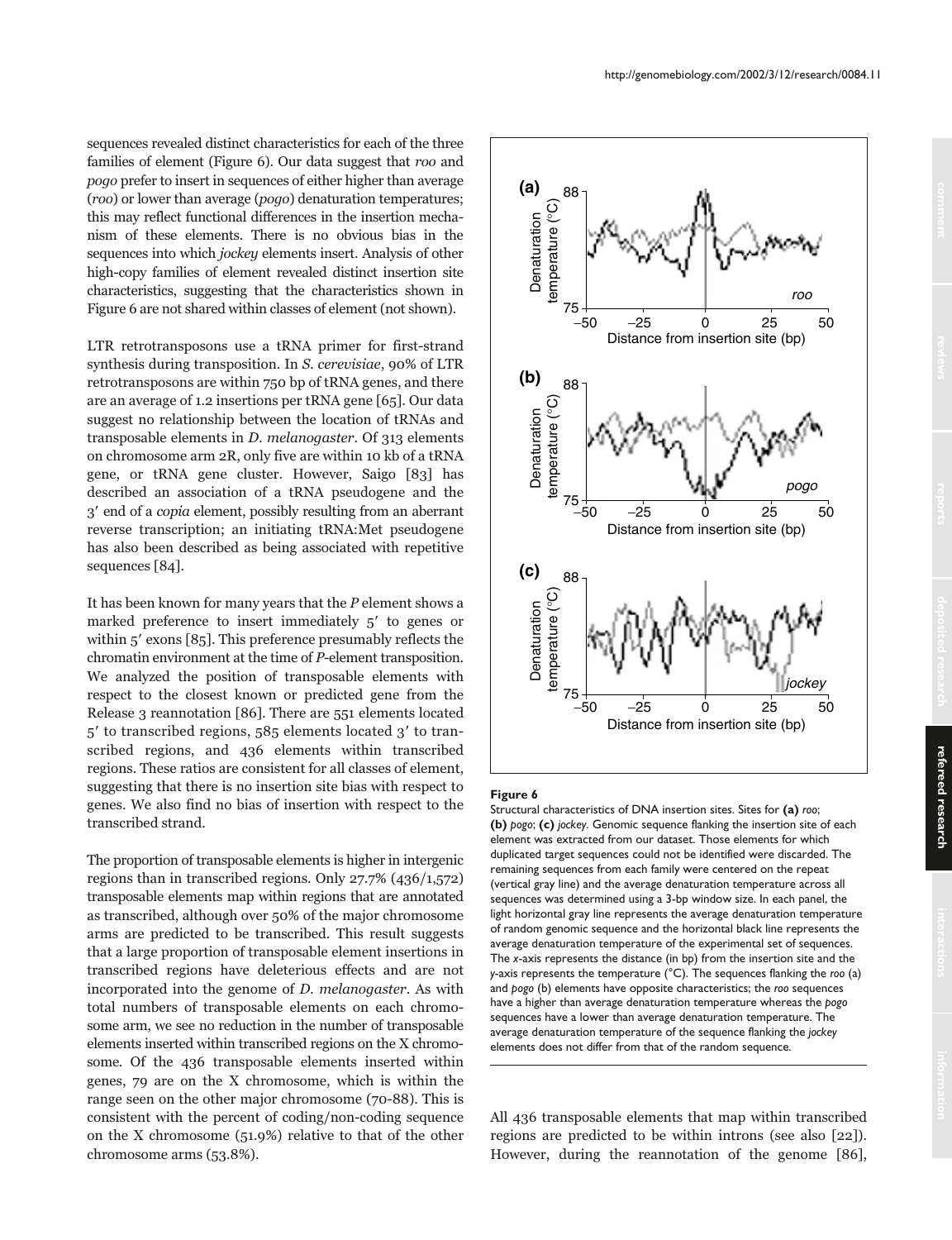coding exons were not annotated in sequences with homology to transposable elements. Thus it is possible that a small number of transposons within transcribed regions actually are inserted into a coding exon. It is worth noting that, of the four mutations known to be carried by the sequenced strain one  $(bw^1)$ , and possibly a second  $(sp^1)$ , are mutated by the insertion of 412 elements.

In a recent study of five protein-coding genes located in the proximal regions of chromosome arms, Dimitri et al. [35] found that introns contain 50% transposable element sequence; this contrasts with euchromatic introns, which contain only 0.11% transposable element sequence.

# **Transposable elements in completely sequenced genomes**

We can make a preliminary comparison of the transposable elements of D. melanogaster with those of the other fully sequenced eukaryote genomes: S. cerevisiae [87], Schizosaccharomyces pombe [64], Caenorhabditis elegans [88] and Arabidopsis thaliana [89].

In S. cerevisiae, all transposable elements are of the LTR class [62]; five different families are known and these comprise 3.1% of the entire genome in S. cerevisiae. The majority of these are solo LTRs (85%) [65]. This is in contrast to the few solo LTRs found in the Release 3 sequences of D. melanogaster. Transposable elements are quite rare in the sequenced strain of S. pombe; only 11 intact, and three defective, Tf2 LTR elements are known [64,90].

In C. elegans, all three major classes of transposable element are found. There are 19 families of LTR retrotransposons, with at most three full-length members [25,63]. There are three families of LINE-like retrotransposons, Rte-1, Sam and Frodo, with about 30 elements overall; 11 of Sam, three of Frodo and 10-15 of Rte-1 [91,92]. There are seven families of TIR (Tc) elements, with copy numbers between 61 and 294 [93], nine families of mariner-like element, with from one to 66 copies ([45], quoted in [46]), and five families of short DNA elements [94], with copy numbers from 81 to 1,204 [93]. Given the occurrence of retrotransposons in both C. elegans and D. melanogaster, it is interesting that the genomes of both species are characterized by very few retrotransposed pseudogenes [95-97]. These may be generated at a low rate, or may be deleted quickly as suggested by studies of the lineages of Helena elements in D. virilis [98] and D. melanogaster [55].

Transposable elements are far more abundant in the genome of A. thaliana than in the euchromatic genomes of C. elegans or D. melanogaster. In Arabidopsis, over 5,500 transposable elements exist, representing 10% of the 'euchromatic' sequence [89]. The pericentromeric heterochromatin and the heterochromatic knob on chromosome 4 of Arabidopsis have a very high density of transposable elements and other repeats [89,99-101]. As in Drosophila, certain families of elements appear only in these heterochromatic regions, for example the Arabidopsis retrotransposon Athila. In contrast to Drosophila, class I and class II elements in Arabidopsis show very different chromosomal distributions, the former in the centromeric regions and the latter flanking these regions.

One class of element that is absent or so far unrecognized in the genome of D. melanogaster are the MITEs, miniature inverted repeat elements, characterized as short (under 500 bp) elements with inverted repeat termini and without a transposase necessary for autonomous transposition. Elements similar to MITEs have been described in D. subobscura and its relatives [102]. Whether or not MITEs are indeed a separate class of element, or simply represent internally deleted (and hence non-autonomous) TIR elements is unclear [103]. In C. elegans, these elements are abundant, with 5,000 elements in four sequence families; they show a non-random chromosomal distribution [104]. MITEs are characteristic of plant genomes; in A. thaliana, Surzycki and Belknap [105] have identified three families with a copy number of about 90. In maize there are an estimated 6,000 copies of the mPIF family of MITE elements alone, and there is evidence for autonomous family members [106].

An additional class of element not identified in the Drosophila genome are the SINEs (short interspersed elements) [29,107]. This class of element is often closely associated with LINE elements and it has been proposed that the transposition of SINEs utilizes proteins encoded by LINE elements [107]. The DINE-1 family of repetitive element, isolated in Drosophila [32], shares weak similarity to the SINEs, but this family lacks important structural features typical of other members of this class.

# **Comparison of sequence and cytological data**

In this paper we have described the transposable elements of the euchromatin of D. melanogaster, as represented by the Release 3 sequences. Because Release 3 represents only a single sequence from the  $y^1$ ;  $cn^1$  bw<sup>1</sup> sp<sup>1</sup> isogenic strain first constructed in J. Kennison's laboratory in the early 1990s [108], it is important to determine whether the composition of transposable elements in this strain is typical of the species as a whole.

It is well established that Drosophila strains vary in the number and location of transposable elements; these differences are often taken as de facto evidence of transposability [12,13]. Large differences in the abundance of transposable elements have been observed between laboratory strains for families such as *gypsy*, *Bari1*, *ZAM* and *Idefix* [109-112]. Such variation in transposable element copy number may be associated with a mutation either of the element itself, or of host genes that would normally regulate copy number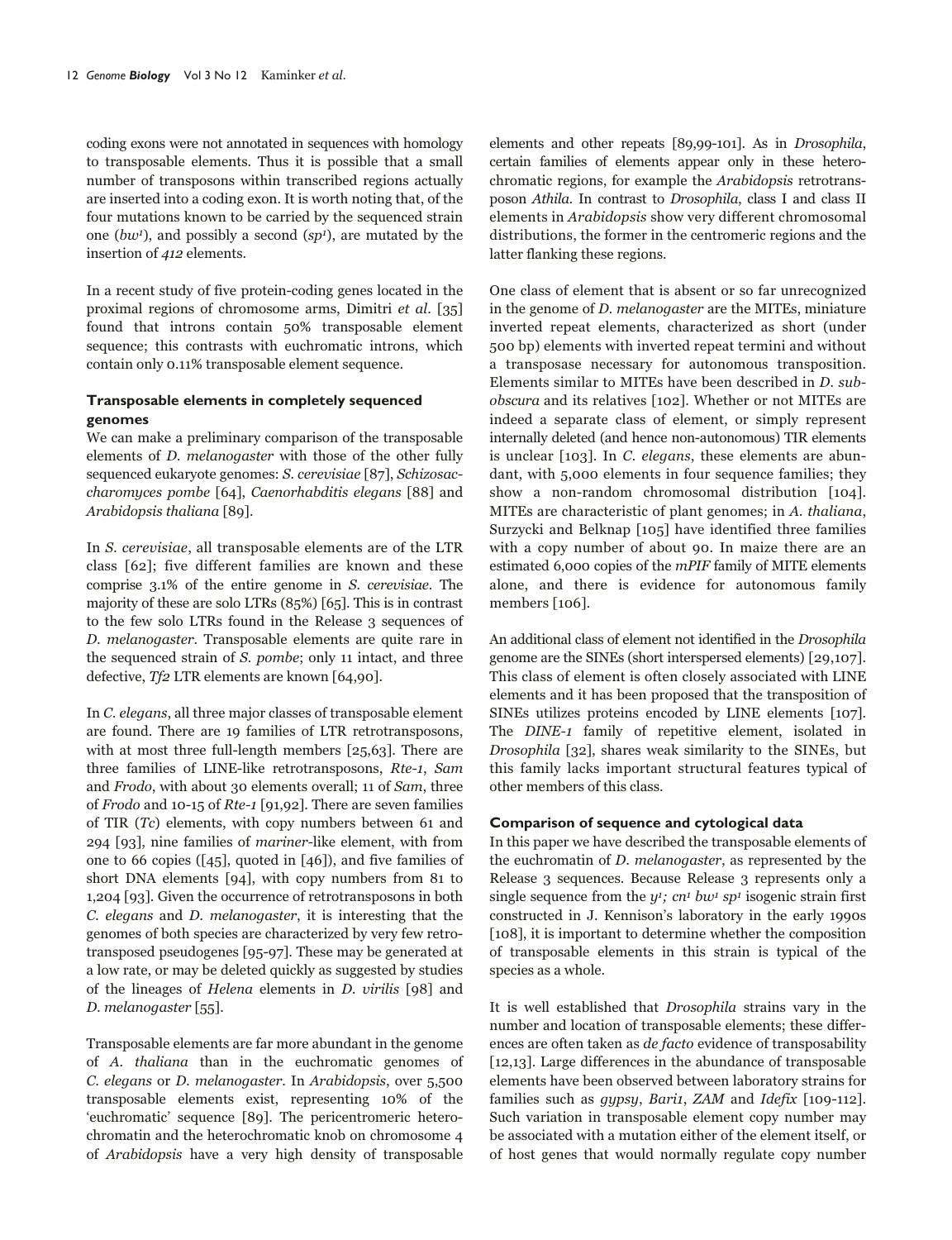(see, for example, the role of the flamenco gene in regulating qypsy activity  $[113]$ ; see  $[114, 115]$  for a review of hostelement interactions). Transposable elements also differ between laboratory strains and natural populations of D. melanogaster (Table 3, see [116] for review). Perhaps the most salient examples are those elements that cause hybrid dysgenesis - the  $P$  element, the  $I$  element and the  $H$  element (a.k.a. hobo) - which are either wholly absent from, or defective in, most laboratory strains, but abundant today in natural populations [58,117,118]. Only one of the  $H$  elements appears to be full length, and comparison of its coding sequence to that of the canonical suggests that this element is active in the sequenced strain. Further, eight of the I elements identified in the sequenced strain appear to be of similar length and sequence to the active canonical element. The ORFs of these elements are very similar to those of the canonical, suggesting that they too might be active.

There has been extensive sampling of laboratory and natural strains of D. melanogaster for euchromatic transposable elements by the method of in situ hybridization [48,116]. These samples provide estimates of transposable element abundance that are relevant to compare with our data, as both types of studies sample euchromatic sequences. As shown in Table 3, the sequenced  $y^1$ ;  $cn^1$  bw<sup>1</sup> sp<sup>1</sup> isogenic strain is a typical D. melanogaster strain, at least with respect to the numbers of euchromatic elements. Overall, the Spearman rank order correlation coefficient between the number of elements of each family in Release 3 and the average mid-point of the ranges seen in other strains is 0.86  $(p < 10^{-6})$ . The correlation between these two types of data is imperfect as closely located elements (within 100 kb) of the same family and grossly deleted elements are not resolved by the method of in situ hybridization. Moreover, the copy number of any individual element may be very different in different strains (see above), and certain elements (for example, copia, Doc, roo) may dramatically increase in copy number in particular laboratory strains (see [119,120]). Nevertheless, this strong correlation suggests that results based on analysis of the sequenced strain may be representative of the species as a whole.

As previously noted, 25 of the 93 families of transposable element represented in the Release 3 euchromatic sequence have only partial elements. Full-length copies of these families may be discovered in other strains of D. melanogaster, in the heterochromatin, or in closely related species. Indeed, full-length copies of the aurora family are present in D. simulans (Dsim/ninja [121,122]), of the mariner clade in D. mauritiana [123], and of the Helena family in D. virilis [124]. Our understanding of the evolutionary dynamics of the transposable elements will also be immeasurably improved by comparative studies between D. melanogaster and other Diptera, such as Anopheles gambiae and D. pseudoobscura.

# **Materials and methods The sequence and other datasets**

#### *The sequence releases*

Release 1 of the 'complete' euchromatic sequence of the genome of D. melanogaster was made available in March 2000 [20,26]. As explained in Background, this sequence, by and large derived from an assembly of a 12.8x wholegenome shotgun sequence, is not suitable for the analysis of repeated sequences. Nor was the subsequent release made available from the Berkeley Drosophila Genome Project's (BDGP) website, Release 2 (October 2000), which filled 330 sequence gaps (but left some 1,300) and had improved the order and orientation data for scaffolds [125]. Release 3 is the first high-quality complete sequence of this genome; it is of Phase 3 quality [126]; that is, not only is the sequence quality itself high (an estimated sequence error rate of less than 1 in 30,000 bp), but there are very few gaps.

There are two caveats with respect to the assembly used in this analysis (see [28] for details). The first is that regions containing arrays of similar elements may suffer from assembly artifacts. Resolving these will require the use of a constrained assembly program. The second is that some parts of the distal X chromosome and of chromosome arm 3L are unfinished in Release 3 [28]. The transposable elements of these unfinished sequences were included in analyses of the abundance and distribution of elements, but were excluded from all analyses that required the alignment of element sequences. Seventy-three elements are included within Tables 1 and 2, but not included in alignments. These elements will be clearly indicated in our datasets (see below).

In Release 1 there were 3.8 Mb of sequence that could not be mapped to any chromosome arm [20]. These were assembled into unmapped scaffolds that included sequences from gaps in the euchromatic arms and sequences from the centric 'heterochromatin', including the entire Y chromosome [127]. The highly repetitive nature of these sequences makes them difficult to assemble, either from a whole genome shotgun or from a cloned-based sequencing strategy. The 'heterochromatin' also includes sequences that cannot be readily cloned, for instance the satellite DNA sequences and, perhaps, others. The distinct genetic and cytological nature of the pericentromeric regions of the Drosophila chromosomes, both metaphase and polytene interphase, has been known for many years [128,129] and its structure and properties clearly result from the nature of its sequences [130].

We defined euchromatin as all sequence that has been assembled into a chromosome arm scaffold, and heterochromatin as the rest (unmapped scaffolds, see [37]). We recognize, of course, that the transition from euchromatin to heterochromatin is not abrupt; indeed we show that the characteristics of the most basal regions of the chromosome arms differ in their sequence organization from the regions distal to them.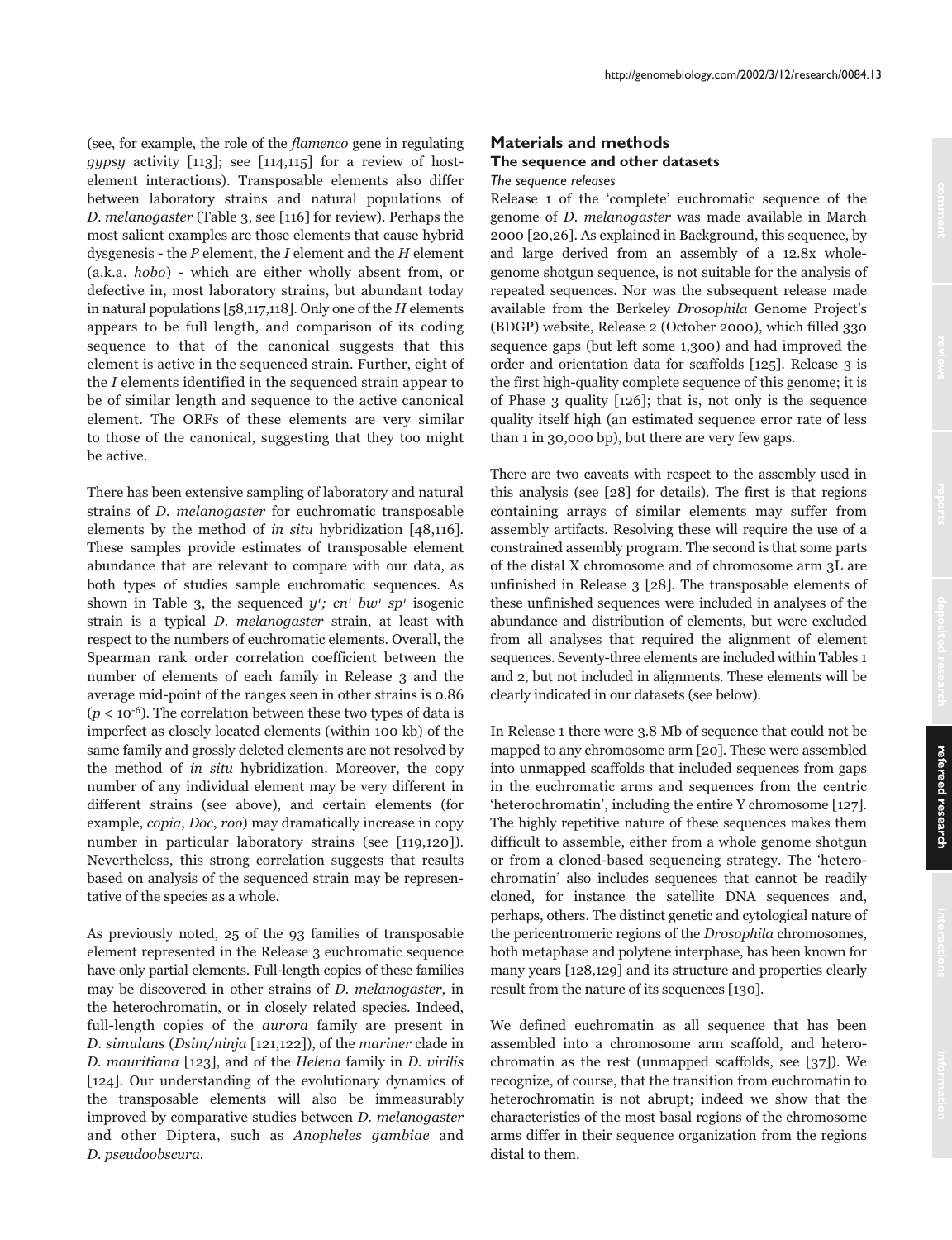**Table 3** 

|               |                | Number in |              |                         | Midpoint |                                       |                      |
|---------------|----------------|-----------|--------------|-------------------------|----------|---------------------------------------|----------------------|
| Class         | Family         | Release 3 | Range        | Midpoint                | average  | Source                                | Reference            |
| <b>LTR</b>    | 17.6           | 12        | $8 - 17$     | 12.5                    | 12.5     | 7-10 isogenic lines, Beltsville, MD   | $[51]$               |
|               | 1731           | 2         | $8 - 15$     | 11.5                    | 11.5     | 7-10 isogenic lines, Beltsville, MD   | $[51]$               |
|               | 297            | 57        | $18 - 35$    | 26.5                    | 26.6     | 7-10 isogenic lines, Beltsville, MD   | $[5]$                |
|               |                |           | $20 - 30$    | 25                      |          | 4 lab stocks                          | $[13]$               |
|               |                |           | 23           | 23                      |          | 20 isogenic lines, Raleigh, NC        | $[49]$               |
|               |                |           | 32           | 32                      |          | 182 inbred lines                      | $[145]$              |
|               | 3518           | 6         | 25           | 25                      | 18.5     | 8 lab stocks                          | $[146]$              |
|               |                |           | 12           | 12                      |          | 6 lab stocks                          | $[19]$               |
|               | 412            | 31        | $18 - 38$    | 28                      | 25.8     | 7-10 isogenic lines, Beltsville, MD   | $[5]$                |
|               |                |           | $26 - 32$    | 29                      |          | 4 lab stocks                          | $[13]$               |
|               |                |           | 21           | 21                      |          | 20 isogenic lines, Raleigh, NC        | $[49]$               |
|               |                |           | 31           | 31                      |          | 7 natural populations                 | $[147]$              |
|               |                |           | 20           | 20                      |          | 182 inbred lines                      | $[145]$              |
|               | blood          | 22        | 4            | 4                       | 14.0     | 182 inbred lines                      | $[145]$              |
|               |                | 30        | 20-43        | 31.5                    | 24.3     | 4 lab stocks                          |                      |
|               | copia          |           | $12 - 25$    | 18.5                    |          |                                       | $[13]$               |
|               |                |           |              |                         |          | 18 inbred strains, Azerbaidjan        | $[148]$              |
|               |                |           | 23           | 23                      |          | 7 natural populations                 | $[147]$              |
|               | gypsy          | 2         | $\mathbf{I}$ | $\mathbf{I}$            | 3.0      | 7 natural populations                 | $[147]$              |
|               |                |           | 5            | 5                       |          | 182 inbred lines                      | $[145]$              |
|               | HMS-Beagle     | 13        | П            | П                       | 11.0     |                                       | Hey and Eanes        |
|               |                |           |              |                         |          |                                       | (unpublished), [116] |
|               | Idefix         | 7         | $4 - 20$     | 2                       | 12.0     | 6 lab stocks                          | $[110]$              |
|               | mdgl           | 25        | $11 - 23$    | 17                      | 20.3     | 7-10 isogenic lines, Beltsville, MD   | $[51]$               |
|               |                |           | $15 - 27$    | 21                      |          | 20 lab stocks                         | $[149]$              |
|               |                |           | $14 - 22$    | 8                       |          | 17 inbred stocks, Azerbaidjan         | $[150]$              |
|               |                |           | 25           | 25                      |          | 18 inbred strains, Azerbaidjan        | [148]                |
|               | mdg3           | 16        | $5 - 18$     | 11.5                    | 11.5     | 20 lab stocks                         | $[149]$              |
|               | opus           | 24        | $12 - 23$    | 17.5                    | 15.0     | 7-10 isogenic lines, Beltsville, MD   | $[51]$               |
|               |                |           | $10 - 15$    | 12.5                    |          | 2 lab stocks                          | $[151]$              |
|               | roo            | 147       | $55 - 75$    | 65                      | 63.0     | 7-10 isogenic lines, Beltsville, MD   | $[51]$               |
|               |                |           | 61           | 61                      |          | 20 isogenic lines, Raleigh, NC        | $[49]$               |
|               | <b>Stalker</b> | 12        | $2 - 6$      | 4                       | 4.0      | 8 lab stocks                          | $[146]$              |
|               | Tirant         | 20        | $3 - 13$     | 8                       | 9.5      | 10 wild-type stocks                   | $[152]$              |
|               |                |           | $6 - 16$     | П                       |          | 3 lab stocks                          | $[153]$              |
|               | <b>ZAM</b>     | 0         | $0 - 15$     | 7.5                     | 7.8      | 4 lab stocks                          | $[111]$              |
|               |                |           | $I-I5$       | 8                       |          | 3 lab stocks                          | $[39]$               |
| LINE-like Doc |                | 55        | $20 - 30$    | 25                      | 25.0     | 2 lab stocks                          | $[154]$              |
|               | F              | 42        | $25 - 30$    | 27.5                    | 34.3     | I lab stock                           | $[155]$              |
|               |                |           | 41           | 41                      |          |                                       | Hey and Eanes        |
|               |                |           |              |                         |          |                                       | (unpublished), [116] |
|               | $\overline{I}$ | 28        | $13 - 21$    | 17                      | 12.3     | 18 inbred strains, Azerbaidjan        | [148]                |
|               |                |           | $0 - 15$     | $7.5\,$                 |          | 6 lab stocks                          | $[19]$               |
|               |                | 69        |              | 36                      | 29.0     | 7-10 isogenic lines, Beltsville, MD   |                      |
|               | jockey         |           | $32 - 40$    |                         |          |                                       | $[51]$               |
|               |                |           | 22           | 22                      |          | 182 inbred lines                      | $[145]$              |
| <b>TIR</b>    | 1360           | 105       | $19 - 39$    | 29                      | 29       | 4 lab strains                         | $[156]$              |
|               | Bari I         | 5         | 4            | $\overline{\mathbf{4}}$ | 9.8      | 4 lab stocks                          | $[157]$              |
|               |                |           | $2 - 29$     | 15.5                    |          | 46 lab stocks and natural populations | $[109]$              |
|               | H              | 24        | $8 - 60$     | 34                      | 27.0     | 17 inbred stocks, Azerbaidjan         | $[150]$              |
|               |                |           | $25 - 27$    | 26                      |          | natural populations, Greece           | $[158]$              |
|               |                |           | 21           | 21                      |          | 182 inbred lines                      | $[145]$              |
|               | <b>NOF</b>     | 7         | $0 - 2$      | $\mathbf{I}$            | 1.0      | 8 lab strains                         | $[159]$              |
|               | S              | 51        | $24 - 91$    | 57.5                    | 57.5     | 10 lab stocks and natural populations | $[160]$              |
|               |                |           |              |                         |          |                                       |                      |
| FB            | FB             | 32        | $20 - 30$    | 25                      | 22.5     | 8 lab strains                         | $[159]$              |
|               |                |           | 20           | $20\,$                  |          | 182 inbred lines                      | $[145]$              |

# **A comparison of the numbers of euchromatic transposable elements in the Release 3 sequence with those estimated from natural populations and laboratory stocks by** *in situ* **hybridization**

These data are illustrative of the published literature, not an exhaustive survey. The estimated range of copy number per family, range midpoint for each source, and midpoint averages across all sources are shown in columns 4, 5 and 6, respectively.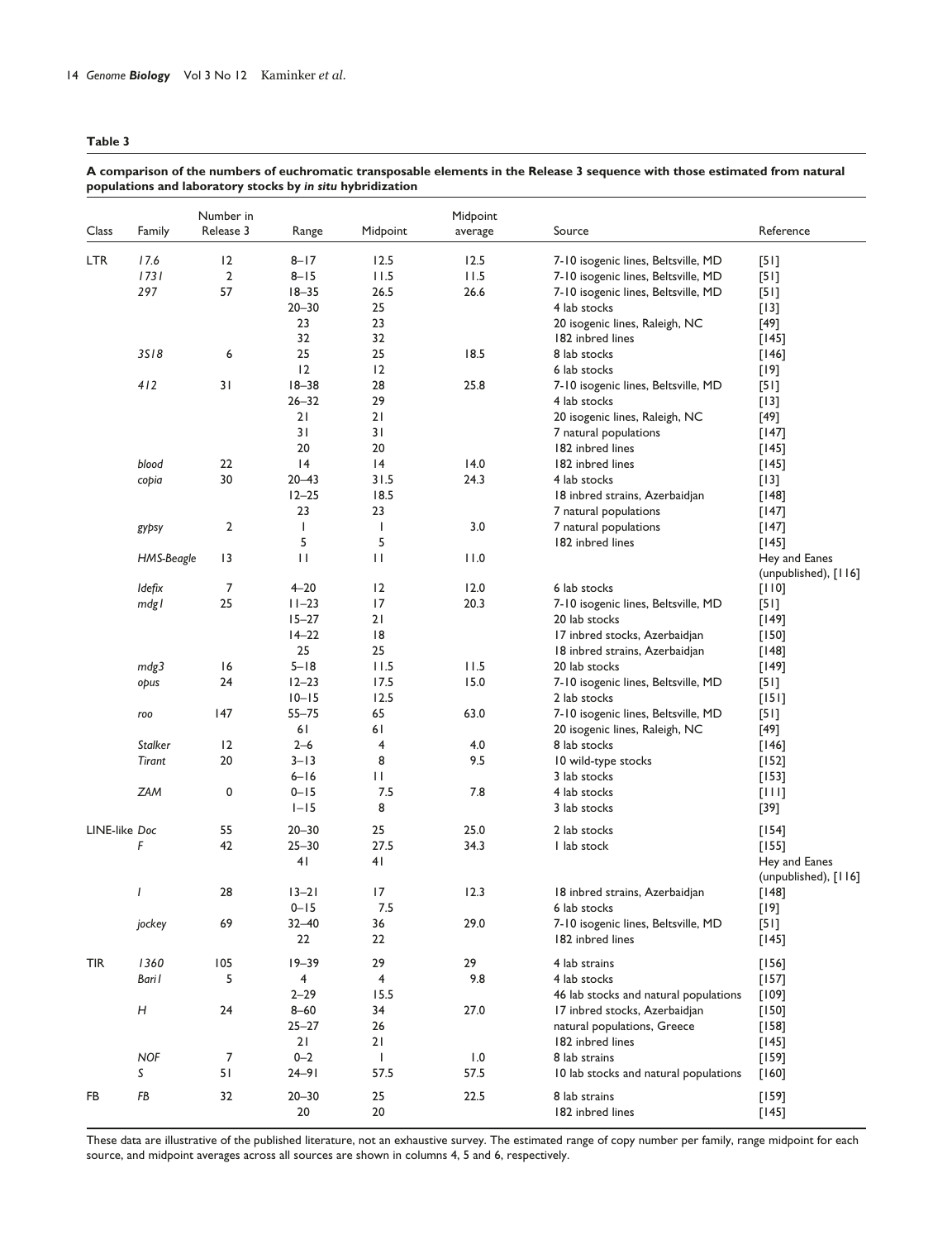The dataset we used for unmapped scaffolds is from a new assembly provided by Celera Genomics ([28] and E. Myers and G. Sutton, personal communication). This assembly, WGS3, is the result of improvements to the Celera assembly algorithms [26]. WGS3 assembles 115.5 Mb into 14 mapped scaffolds, and leaves 22.2 Mb in 2,761 scaffolds, each less than 1 Mb in length, assigned to unmapped scaffolds. One reason for the increase in size of unmapped scaffolds between the first and third whole-genome shotgun assemblies is the inclusion in WGS3 of some 809,000 extra sequence reads not included in the two previous assemblies [127]. The 22.2 Mb of sequence in unmapped scaffolds includes sequences that properly belong to the euchromatin as well as heterochromatic sequences. For this reason we simply used this dataset as a subject sequence set for searching, by BLAST, for elements that we had been unable to discover in the euchromatic sequence. A description of the transposable elements of the heterochromatin, and of the telomeres, of D. melanogaster is the subject of a publication from the Drosophila Heterochromatin Genome Project [37].

### *Reference datasets*

A reference dataset of 'canonical' sequences of transposable elements was built by M. Ashburner, P. Benos and G. Liao during the early stages of developing methods for Drosophila genome annotation. It was first used during the annotation of the 2.9 Mb 'Adh region' [131] and has been maintained subsequently, and made public, by the Cambridge and Berkeley groups [132]. As new sequences were published by others these were added to this file. Most of these were 'real' sequences, although some from Repbase [23,42] were consensus sequences. In addition, we made a determined effort to discover, from the evolving Release 3 sequence, 'complete' sequences of the many elements known only from small sequence fragments, for example of their LTR regions, as well as all new elements identified in this study. The following elements were available too late to be included in our analyses, but will be included in further updates of the data: Tc3-like [133], ninja (EMBL: AF520587) and the elements 'DREF', 'BG.DS00797' and 'CG.13775' of Robertson [46]. The sequences described by Robertson [46] may be examples of functional host genes derived from transposable elements, such as are known in humans (for example [44]) and ciliates (for example [45], and H. Robertson, personal communication).

#### *Nomenclature*

Many transposable elements of D. melanogaster have been described and named independently by several research groups. In this paper we use the names adopted by FlyBase, which attempts to reflect priority of publication (or sequence release). There are, in addition to those described here, many elements in FlyBase that have never been associated with a sequence or a restriction map. In the absence of further evidence, nothing more can be said about these, which will be marked as being of 'uncertain status' in their FlyBase records.

#### *Available datasets*

The following datasets are freely available for download [134] and are maintained by FlyBase. When using these resources please note, and publish, the Release numbers associated with the files.

File 1. A file containing a single ('canonical') sequence of each family of element; this is a frozen dataset of the sequences used to search the genome for transposable elements.

File 2. A file of annotated 'canonical' sequences, one for each identified family of transposable element. This file is, in effect, an update version of file 1. These sequences were chosen as the longest discovered in the genome with (where relevant and where possible) intact ORFs. There are a few families for which no intact element could be found. We have then attempted to construct an intact element from the available data. Such artifices are noted in the records. These data will be updated when new information becomes available, and will be further annotated by FlyBase. Each release will be archived.

File 3. A file, in FASTA format, of each individual element that has been discovered. The following data are to be found on the header line of each record:

>family\_name,FBgn\_id,FBti\_id,chromosome\_arm:Release 3\_coordinates

FBgn\_id is the FlyBase record for the family, FBti\_id is the unique identifier of each occurrence of an element and the coordinates are from the Release 3 data. In addition to the sequence of each element, each record includes 500 bp of 5 and  $3'$  flanking sequence. These data will be regularly updated, in step with each new Release of the assembled sequence. Each release will be archived.

File 4. The alignments of elements within a family used for the current analysis. This file is in MASE format [135] with each element identified by its FBti number. This is a frozen dataset that will not be updated by the BDGP.

File 5. The nested transposable elements and element complexes are available as an independent dataset. Included within each sequence is 500 bp of flanking sequence on each side of the element complex. Each nest or complex has a unique FBti identifier number in FlyBase; in addition each component of a nest or complex has its own FBti identifier number. In the FASTA header line for each sequence in this file the data included are:

>FBti\_of\_nest\_or\_complex,FBti\_of\_component,chromosome \_arm:coordinates

### **Comparison with other datasets**

To support our claim that the Release 1 sequence is an inadequate substrate for rigorous analysis we have compared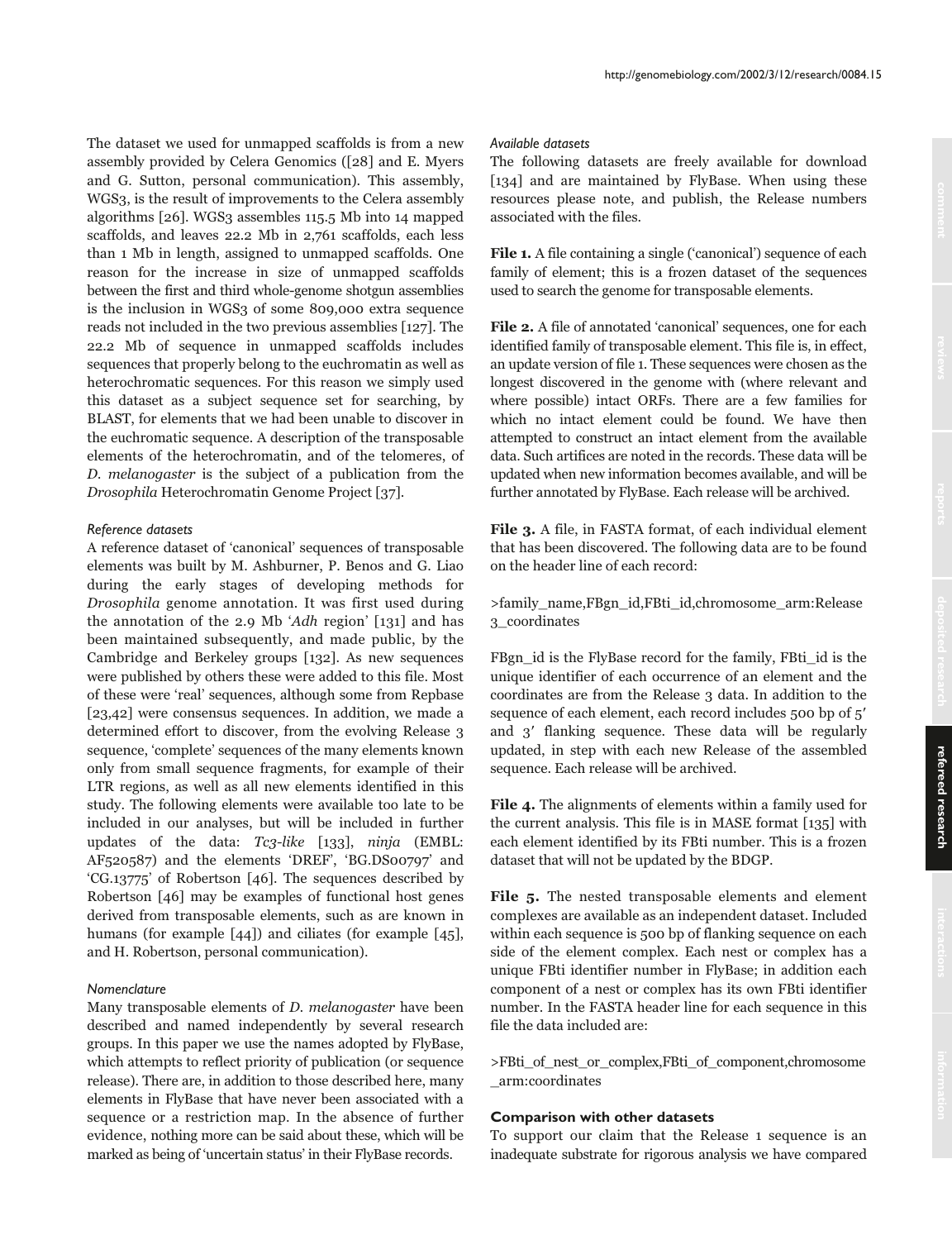the sequences of transposable elements in that release with those of Release 3. We determined the identity of elements in the two releases by a comparison of the 500 bp on their 5 flanks. Our results suggest that many, if not most, of the sequences from Release 1 are artifacts of that assembly. Of the 1,572 elements characterized in Release 3 only 381 (24%) were correctly determined in Release 1. Of the 1,191 (76%) sequences that were not correctly sequences in Release 1, 483 contained Ns, 45 were completely absent, and 663 contained an average of 34 incorrectly identified nucleotides per element. The complete data are available from [134].

# **Analytical methods**

#### *Identification of known transposable elements*

WU-BLASTN 2.0 [136] was used to search all chromosome arms for regions of similarity to each element in the Release 3 dataset. The parameters for the BLAST search were  $M = 3$ ,  $N = 3$ ,  $Q = 3$ ,  $R = 3$ ,  $X = 3$  and  $S = 3$ . BLAST searches were done on a 32-node dual PIII Linux-based compute farm supplied by Linux Network. Distribution of BLAST jobs to the cluster was managed by the Portable Batch System (PBS [137]). Individual BLAST jobs were submitted via pbsrsh, an rsh-like program (E.F., unpublished work). In addition, PBS was optimized and modified for the BDGP to handle a large number of queued jobs (E.F., unpublished work).

BLAST reports were generated by searching a single chromosome arm with each individual element. The results were then parsed to generate a list of the coordinates of all highscoring pairs (HSPs) that were at least 50 bp long and whose query and subject sequences had a pairwise identity of at least 90%. All HSPs on this list that were within 10 kb of each other and summed to greater than 100 bp were pooled into a 'span'. Each span was bounded by two coordinates - a start coordinate that corresponds to the lowest coordinate of any HSP in a particular span, and an end coordinate that corresponds to the highest coordinate of any HSP in the same span. A master list was then generated that contained all spans for all elements on a particular arm. Any spans (for the same or different elements) that had overlapping coordinates were examined further by an analysis of the sequences of the HSPs. While this identified a small number of spurious spans that did not correspond to real elements, the majority of these instances correspond to the nested elements discussed below. Start and end coordinates for all spans belonging to each element were used to extract genomic sequences for multiple sequence alignment (see below). In some rare instances where it was not possible to differentiate the element to which the HSP belonged, overlapping coordinates were recorded. Spurious sequences that did not align with other family members were removed from both the list of spans and the multiple alignments. Other attempts to define transposable element families on the basis of sequence identity have used a 90% cutoff with reference to the protein sequence of the reverse transcriptase motif of LTR-elements [25,138]. For LINE-like transposons, Berezikov et al. [24] used a 70% nucleic acid sequence identity criterion over 200 bp.

# *Identification of new transposable elements through genomegenome comparison*

The first approach to discovering new transposable elements was by an all-by-all BLAST using chromosome arms 2L, 2R, 3R, 4 and the proximal half of the X. The chromosome arms were divided into 20-kb segments, each segment overlapping the previous by 10 kb. We used the NCBI-BLAST 2.0 to compare each 20-kb section against the others. Hits with greater than 95% identity and 1,000 bp long were parsed and used as query sequences in a BLAST against the canonical element sequence dataset. Redundant results were removed. The coordinates of the repeats were parsed and known repeats were tagged. New repeats were reviewed in CONSED [139] for the presence of ORFs and repeat structure.

# *Identification of new transposable elements through isolation of LTR sequences*

A second approach was taken to identify single-copy elements containing LTRs. Each chromosome arm was divided into 1,000-bp pieces with neighboring pieces overlapping each other by 500 bp. WU-BLASTN 2.0 was used to search each chromosome arm for all regions of similarity to each 1000-bp piece (parameters:  $M = 3$ ,  $N = 3$ ,  $Q = 3$ ,  $R = 3$ ,  $X = 3$ and  $S = 3$ ). The BLAST report from such a search was parsed to generate a list of all HSPs that were at least 100 bp long and whose query and subject sequences had a pairwise identity of at least 95%. Then, all HSPs on this list greater than 500 bp apart and less than 15 kb apart were pooled into a span. As above, each span was bounded by a start coordinate which corresponds to the lowest coordinate of any HSP in a particular pool and an end coordinate which corresponds to the highest coordinate of any HSP in the same pool. Each set of coordinates was compared to the list of coordinates of transposable elements identified in the screen for known elements and these were eliminated from this list. Then, the coordinates of the remaining spans were used to extract genomic sequence from the finished chromosome arms. Each piece of genomic sequence was then compared to the coding sequence of the known transposable elements using WU-TBLASTX 2.0 (with default parameters). Any span that produced a hit with a  $E < 10^{-8}$  was analyzed by searching through the non-redundant protein database at the NCBI using NCBI-BLASTX [126].

#### *Alignment and calculation of evolutionary distances*

Preliminary multiple alignments of elements within families were made using the default settings of DIALIGN v2-1 [140]. The resulting multiple alignments were visualized in the SEAVIEW alignment editor [135]. Subsequent realignment was done using the CLUSTALW (1.7.4) [141] implementation internal to SEAVIEW with manual refinement. Multiple alignments were used to calculate average pairwise distance within families using Kimura's 2-parameter substitution model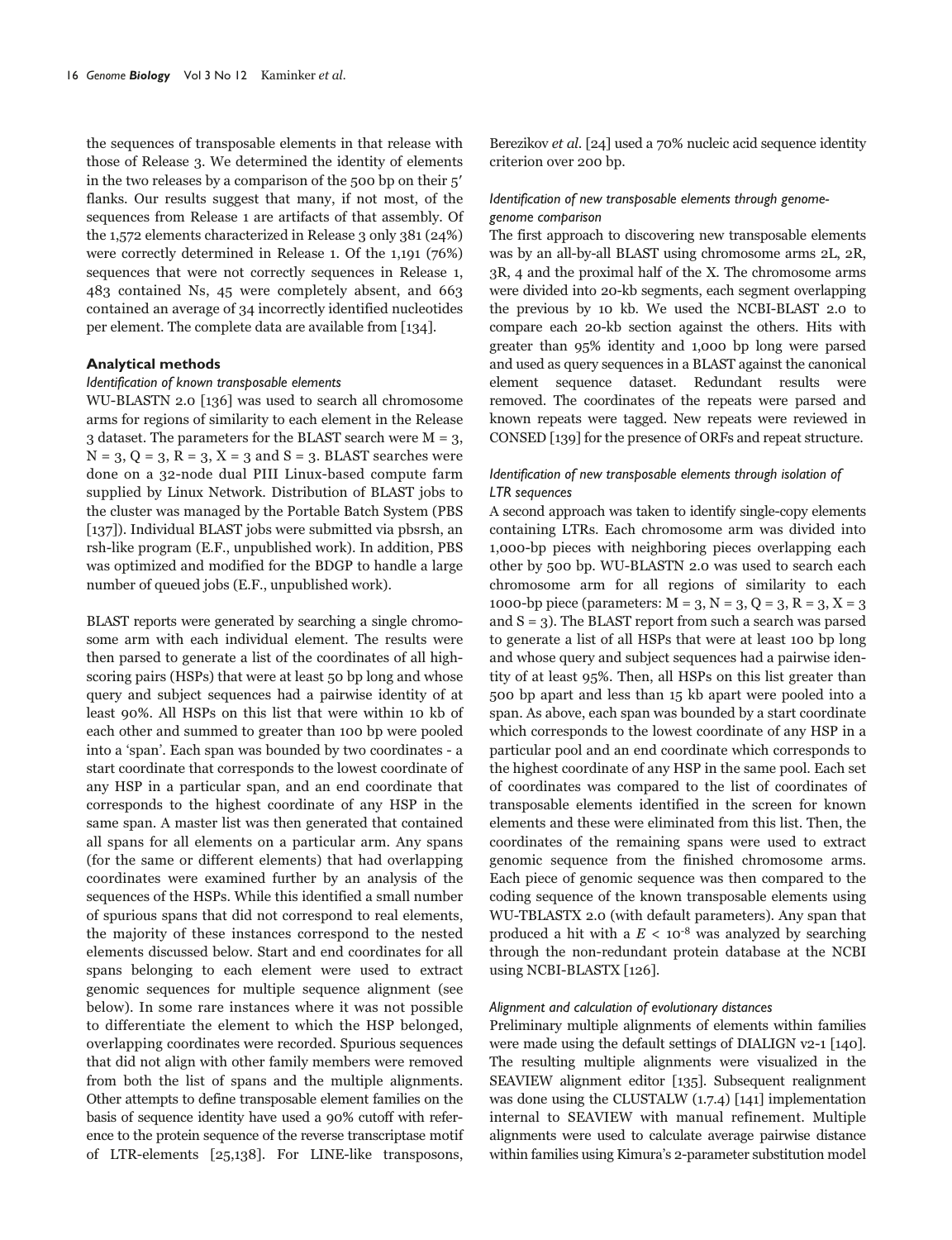(transition: transversion ratio = 2:1)  $\lceil 142 \rceil$  as implemented in the DNADIST program of the PHYLIP package [143].

#### *Physical characteristics of element insertion sites*

To analyze the physical properties of the insertion sites of transposable elements we used the programs developed by Liao et al. [144]. The flanking sequences of elements with canonical ends were aligned, centered on a single copy of the element's target site sequence (that duplicated on insertion). The sequences were then analyzed for A-philicity, propeller twist, duplex stability and denaturation temperature, as described in [144]. As a baseline we used a randomly generated 500-bp sequence set of the same base composition as the overall genome of D. melanogaster (G. Liao, personal communication). These analyses were performed with 49 roo element sequences, 12 jockey sequences and 28 pogo sequences. Additional analyses were carried out using elements from the following families: copia, blood, 412 and Doc.

# **Additional data files**

A table showing the classification of transposable elements in the genus Drosophila is available with the online version of this paper.

#### **Acknowledgements**

This work was supported by NIH grant HG00750 to G.M.R., by NIH grant HG00739 to FlyBase (W.M. Gelbart) and by programme grant G822559 from the Medical Research Council to M.A., D. Gubb and S. Russell. C.M.B is supported by NIH training grant T32 HL07279 to E. Rubin. Research was conducted at the Lawrence Berkeley National Laboratory under Department of Energy contract DE-AC0376SF00098, University of California. M.A. thanks Jean Wiborg for her help in the logistics of his visits to Berkeley. We thank Patrizio Dimitri, Bernardo Carvalho and Gary Karpen for allowing us to quote from their unpublished work, and Bob Levis, Mike Young, Stu Tsubota, Francois Payre, and Andy Flavell, for information on individual elements. We also thank Christian Biemont, Bernardo Carvalho, Patrizio Dimitri, Dan Hartl, Sergey Nuzhdin, Dmitri Petrov, Hugh Robertson, and Alfredo Ruiz, for their comments on the manuscript of this paper. We also thank the anonymous reviewers for their helpful suggestions and comments.

### **References**

- 1. Craig NL, Craigie R, Gellert M, Lambowitz AM (Eds): *Mobile DNA II.* Washington, DC: ASM Press; 2002.
- 2. Green MM: **Genetic instability in** *Drosophila melanogaster***: Mutable miniature (mmu).** *Mutat Res* 1975, **29:**77-84.
- 3. Demerec M: **Miniature- a second frequently mutating character in** *Drosophila virilis***.** *Proc Natl Acad Sci USA* 1926, **12:**687- 690.
- 4. Demerec M: **Magenta- a third frequently mutating character in** *Drosophila virilis***.** *Proc Natl Acad Sci USA* 1927, **13:**249-253.
- 5. Demerec M: **Unstable genes.** *Bot Rev* 1935, **1:**233-248.
- 6. McClintock B: **The origin and behavior of mutable loci in maize.** *Proc Natl Acad Sci USA* 1950, **36:**344-355.
- 7. Starlinger P: **Mutations caused by the integration of IS***1* **and IS***2* **into the** *gal* **operon**. In *DNA Insertion Elements*, *Plasmids*, *and Episomes*, Edited by Bukhari AI, Shapiro JA, Adhya SL. Cold Spring Harbor, NY: Cold Spring Harbor Laboratory; 1977:25-30.
- 8. Green MM: **A case for DNA insertion mutants in** *Drosophila melanogaster*. In *DNA Insertion Elements*, *Plasmids*, *and Episomes*, Edited by Bukhari AI, Shapiro JA, and Adhya SL. Cold Spring Harbor, NY: Cold Spring Harbor Laboratory; 1977:437-445.
- 9. Rubin GM, Finnegan DJ, Hogness DS: **The chromosomal arrangement of coding sequences in a family of repeated genes.** *Prog Nucleic Acid Res Mol Biol* 1976, **19:**221-226.
- 10. Finnegan DJ, Rubin GM, Young MW, Hogness DS: **Repeated gene families in** *Drosophila melanogaster***.** *Cold Spring Harb Symp Quant Biol* 1978, **42:**1053-1063.
- 11. Ilyin YV, Tchurikov NA, Ananiev EV, Ryskov AP, Yenikolopov GN, Limborska SA, Maleeva NE, Gvozdev VA, Georgiev GP: **Studies on the DNA fragments of mammals and** *Drosophila* **containing structural genes and adjacent sequences.** *Cold Spring Harb Symp Quant Biol* 1978, **42:**959-969.
- 12. Young MW: **Middle repetitive DNA: a fluid component of the** *Drosophila* **genome.** *Proc Natl Acad Sci USA* 1979, **76:**6274-6278.
- 13. Strobel E, Dunsmuir P, Rubin GM: **Polymorphisms in the chromosomal locations of elements of the** *412***,** *copia* **and** *297* **dispersed repeated gene families in** *Drosophila***.** *Cell* 1979, **17:**429-439.
- 14. Glover DM: **Cloned segment of** *Drosophila melanogaster* **rDNA containing new types of sequence insertion.** *Proc Natl Acad Sci USA* 1977, **74:**4932-4936.
- 15. Hiraizumi Y: **Spontaneous recombination in** *Drosophila melanogaster* **males.** *Proc Natl Acad Sci USA* 1971, **68:**268-270.
- 16. Kidwell MG: **Hybrid dysgenesis in** *Drosophila melanogaster***: The relationship between the P-M and I-R interaction systems.** *Genet Res* 1979, **33:**205-217.
- 17. Engels WR, Preston CR: **Hybrid dysgenesis in** *Drosophila melanogaster***: the biology of female and male sterility.** *Genetics* 1979, **92:**161-174.
- 18. Bingham PM, Kidwell MG, Rubin GM: **The molecular basis of P-M hybrid dysgenesis: the role of the** *P* **element, a P-strain-specific transposon family.** *Cell* 1982, **29:**995-1004.
- 19. Bucheton A, Paro R, Sang HM, Pelisson A, Finnegan DJ: **The molecular basis of I-R hybrid dysgenesis in** *Drosophila melanogaster***: identification, cloning, and properties of the I factor.** *Cell* 1984, **38:**153-163.
- 20. Adams MD, Celniker SE, Holt RA, Evans CA, Gocayne JD, Amanatides PG, Scherer SE, Li PW, Hoskins RA, Galle RF, *et al.*: **The genome sequence of** *Drosophila melanogaster***.** *Science* 2000, **287:**2185-2195.
- 21. Rizzon C, Marais G, Gouy M, Biemont C: **Recombination rate and the distribution of transposable elements in the** *Drosophila melanogaster* **genome.** *Genome Res* 2002, **12:**400-407.
- 22. Bartolome C, Maside X, Charlesworth B: **On the abundance and distribution of transposable elements in the genome of** *Drosophila melanogaster***.** *Mol Biol Evol* 2002, **19:**926-937.
- 23. Jurka J: **Repbase update: a database and an electronic journal of repetitive elements.** *Trends Genet* 2000, **16:**418-420.
- 24. Berezikov E, Bucheton A, Busseau I: **A search for reverse transcriptase-coding sequences reveals new non-LTR retrotransposons in the genome of** *Drosophila melanogaster***.** *Genome Biol* 2000, **1:**research0012.1-0012.15.
- 25. Bowen NJ, McDonald JF: *Drosophila* **euchromatic LTR retrotransposons are much younger than the host species in which they reside.** *Genome Res* 2001, **11:**1527-1540.
- 26. Myers EW, Sutton GG, Delcher AL, Dew IM, Fasulo DP, Flanigan MJ, Kravitz SA, Mobarry CM, Reinert KH, Remington KA, *et al.*: **A whole-genome assembly of** *Drosophila***.** *Science* 2000, **287:**2196- 2204.
- 27. Benos PV, Gatt MK, Murphy L, Harris D, Barrell B, Ferraz C, Vidal S, Brun C, Demaille J, Cadieu E, *et al.*: **From first base: the sequence of the tip of the** *X* **chromosome of** *Drosophila melanogaster***, a comparison of two sequencing strategies.** *Genome Res* 2001, **11:**710-730.
- 28. Celniker SE, Wheeler DA, Kronmiller B, Carlson JW, Halpern A, Patel S, Adams M, Champe M, Dugan SP, Frise E, *et al.*: **Finishing a whole genome shotgun: Release 3 of the** *Drosophila melanogaster* **euchromatic genome sequence.** *Genome Biol* 2002, **3:**research0079.1-0079.14.
- 29. Deininger PL: **SINEs: Short interspersed repeated DNA elements in higher eukaryotes**. In *Mobile DNA*, Edited by Berg DE, Howe MM. Washington, DC: American Society of Microbiology; 1989:619-637.
- 30. Truett MA, Jones RS, Potter SS: **Unusual structure of the** *FB* **family of transposable elements in** *Drosophila***.** *Cell* 1981, **24:**753-763.
- 31. Wilder J, Hollocher H: **Mobile elements and the genesis of microsatellites in dipterans.** *Mol Biol Evol* 2001, **18:**384-392.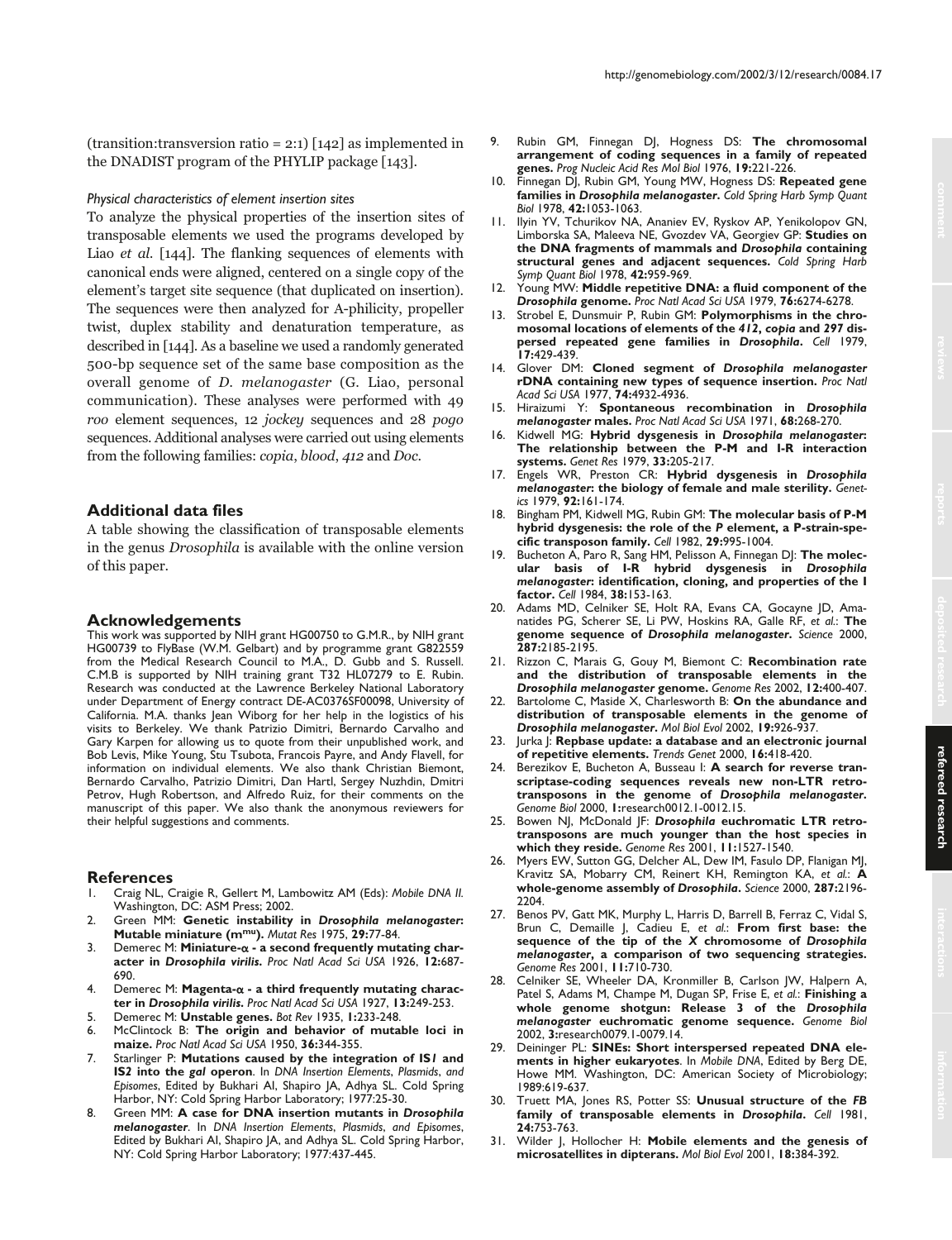- 32. Locke J, Howard LT, Aippersbach N, Podemski L, Hodgetts RB: **The characterization of** *DINE-1***, a short, interspersed repetitive element present on chromosome and in the centric heterochromatin of** *Drosophila melanogaster***.** *Chromosoma* 1999, **108:**356-366.
- 33. Locke J, Podemski L, Roy K, Pilgrim D, Hodgetts R: **Analysis of two cosmid clones from chromosome 4 of** *Drosophila melanogaster* **reveals two new genes amid an unusual arrangement of repeated sequences.** *Genome Res* 1999, **9:**137- 149.
- 34. Spradling AC, Rubin GM: *Drosophila* **genome organization: conserved and dynamic aspects.** *Annu Rev Genet* 1981, **15:**219-264.
- 35. Dimitri P, Junakovic N, Arca B: **Colonization of heterochromatic genes by transposable elements in** *Drosophila melanogaster***.** *Mol Biol Evol* 2002, in press.
- 36. Manning JE, Schmid CW, Davidson N: **Interspersion of repetitive and nonrepetitive DNA sequences in the** *Drosophila melanogaster* **genome.** *Cell* 1975, **4:**141-155.
- 37. Hoskins RA, Smith CD, Carlson J, Carvalho AB, Halpern A, Kaminker JS, Kennedy C, Mungall CJ, Sullivan BA, Sutton GG, *et al.*: **Heterochromatic sequences in a** *Drosophila* **whole-genome shotgun assembly.** *Genome Biol* 2002, **3:**research0085.1-0085.16.
- 38. Jakubczak JL, Burke WD, Eickbush TH: **Retrotransposable elements** *R1* **and** *R2* **interrupt the rRNA genes of most insects.** *Proc Natl Acad Sci USA* 1991, **88:**3295-3299.
- 39. Baldrich E, Dimitri P, Desset S, Leblanc P, Codipietro D, Vaury C: **Genomic distribution of the retrovirus-like element** *ZAM* **in** *Drosophila***.** *Genetica* 1997, **100:**131-140.
- 40. Beissmann H, Walter MF, Mason JM: **Telomeres in** *Drosophila* **and other insects**. In *Telomeres and Telomerases: Cancer and Biology*, Edited by Krupp G, Parwaresch R. Georgetown, TX: Landes Biosciences; 2002.
- 41. Pardue ML, DeBaryshe PG: *Drosophila* **telomeres: two transposable elements with important roles in chromosomes.** *Genetica* 1999, **107:**189-196.
- 42. **Repbase Update** [http://www.girinst.org/Repbase\_Update.html]
- 43. **Berkeley** *Drosophila* **Genome Project: GadFly genome annotation database of** *Drosophila* [http://www.fruitfly.org/annot]
- 44. Robertson HM, Zumpano KL: **Molecular evolution of an ancient** *mariner* **transposon,** *Hsmar1***, in the human genome.** *Gene* 1997, **205:**203-217.
- 45. Witherspoon DJ, Doak TG, Williams KR, Seegmiller A, Seger J, Herrick G: **Selection on the protein-coding genes of the TBE1 family of transposable elements in the ciliates** *Oxytricha fallax* **and** *O. trifallax***.** *Mol Biol Evol* 1997, **14:**696-706.
- 46. Robertson HM: **Evolution of DNA transposons in eukaryotes**. In *Mobile DNA II*, Edited by Craig NL, Craigie R, Gellert M, Lambowitz AM. Washington, DC: ASM Press; 2002.
- 47. Maside X, Bartolome C, Charlesworth B: **S-element insertions are associated with the evolution of the** *Hsp70* **genes in** *Drosophila melanogaster***.** *Curr Biol* 2002, **12:**1686-1691.
- 48. Charlesworth B, Langley CH: **The population genetics of** *Drosophila* **transposable elements.** *Annu Rev Genet* 1989, **23:**251-287.
- 49. Montgomery E, Charlesworth B, Langley CH: **A test for the role of natural selection in the stabilisation of transposable element copy number in a population of** *Drosophila melanogaster***.** *Genet Res* 1987, **49:**31-41.
- 50. Carmena M, Gonzalez C: **Transposable elements map in a conserved pattern of distribution extending from beta-heterochromatin to centromeres in** *Drosophila melanogaster***.** *Chromosoma* 1995, **103:**676-684.
- 51. Charlesworth B, Jarne P, Assimacopoulos S: **The distribution of transposable elements within and between chromosomes in a population of** *Drosophila melanogaster***. III. Element abundances in heterochromatin.** *Genet Res* 1994, **64:**183-197.
- 52. Junakovic N, Terrinoni A, Di Franco C, Vieira C, Loevenbruck C: **Accumulation of transposable elements in the heterochromatin and on the Y chromosome of** *Drosophila simulans* **and** *Drosophila melanogaster***.** *J Mol Evol* 1998, **46:**661-668.
- 53. Pimpinelli S, Berloco M, Fanti L, Dimitri P, Bonaccorsi S, Marchetti E, Caizzi R, Caggese C, Gatti M: **Transposable elements are stable structural components of** *Drosophila melanogaster* **heterochromatin.** *Proc Natl Acad Sci USA* 1995, **92:**3804-3808.
- 54. Dimitri P: **Constitutive heterochromatin and transposable elements in** *Drosophila melanogaster***.** *Genetica* 1997, **100:**85-93.
- 55. Petrov DA, Hartl DL: **High rate of DNA loss in the** *Drosophila melanogaster* **and** *Drosophila virilis* **species groups.** *Mol Biol Evol* 1998, **15:**293-302.
- 56. Finnegan D|: Transposable elements: how non-LTR retro**transposons do it.** *Curr Biol* 1997, **7:**R245-R248.
- 57. Tudor M, Lobocka M, Goodell M, Pettitt J, O'Hare K: **The** *pogo* **transposable element family of** *Drosophila melanogaster***.** *Mol Gen Genet* 1992, **232:**126-134.
- 58. Engels WR: **P elements in** *Drosophila melanogaster*. In *Mobile DNA*, Edited by Berg DE, Howe MM. Washington, DC: American Society of Microbiology; 1989.
- 59. Engels WR, Johnson-Schlitz DM, Eggleston WB, Sved J: **High-frequency P element loss in** *Drosophila* **is homolog dependent.** *Cell* 1990, **62:**515-525.
- 60. Hsia AP, Schnable PS: **DNA sequence analyses support the role of interrupted gap repair in the origin of internal deletions of the maize transposon, MuDR.** *Genetics* 1996, **142:**603-618.
- 61. Carbonare BD, Gehring WJ: **Excision of** *copia* **element in a revertant of the white-apricot mutation of** *Drosophila melanogaster* **leaves behind one long-terminal repeat.** *Mol Gen Genet* 1985, **199:**1-6.
- 62. Boeke JD: **Transposable elements in** *Saccharomyces cerevisiae*. In *Mobile DNA*, Edited by Berg DE, Howe MM. Washington, DC: American Society of Microbiology; 1989.
- 63. Ganko EW, Fielman KT, McDonald JF: **Evolutionary history of** *Cer* **elements and their impact on the** *C. elegans* **genome.** *Genome Res* 2001, **11:**2066-2074.
- 64. Wood V, Gwilliam R, Rajandream MA, Lyne M, Lyne R, Stewart A, Sgouros J, Peat N, Hayles J, Baker S, *et al.*: **The genome sequence of** *Schizosaccharomyces pombe***.** *Nature* 2002, **415:**871-880.
- 65. Kim JM, Vanguri S, Boeke JD, Gabriel A, Voytas DF: **Transposable elements and genome organization: a comprehensive survey of retrotransposons revealed by the complete** *Saccharomyces cerevisiae* **genome sequence.** *Genome Res* 1998, **8:**464-478.
- 66. Lyubomirskaya NV, Smirnova JB, Razorenova OV, Karpova NN, Surkov SA, Avedisov SN, Kim AI, Ilyin YV: **Two variants of the** *Drosophila melanogaster* **retrotransposon** *gypsy* **(***mdg4***): structural and functional differences, and distribution in fly stocks.** *Mol Genet Genomics* 2001, **265:**367-374.
- 67. Kalmykova A, Maisonhaute C, Gvozdev V: **Retrotransposon** *1731* **in** *Drosophila melanogaster* **changes retrovirus-like expression strategy in host genome.** *Genetica* 1999, **107:**73-77.
- 68. Wensink PC: **Sequence homology within families of** *Drosophila melanogaster* **middle repetitive DNA.** *Cold Spring Harb Symp Quant Biol* 1978, **42:**1033-1039.
- 69. Fu H, Park W, Yan X, Zheng Z, Shen B, Dooner HK: **The highly recombinogenic** *bz* **locus lies in an unusually gene-rich region of the maize genome.** *Proc Natl Acad Sci USA* 2001, **98:**8903-8908.
- 70. SanMiguel P, Gaut BS, Tikhonov A, Nakajima Y, Bennetzen JL: **The paleontology of intergene retrotransposons of maize.** *Nat Genet* 1998, **20:**43-45.
- 71. SanMiguel P, Tikhonov A, Jin YK, Motchoulskaia N, Zakharov D, Melake-Berhan A, Springer PS, Edwards KJ, Lee M, Avramova Z, *et al.*: **Nested retrotransposons in the intergenic regions of the maize genome.** *Science* 1996, **274:**765-768.
- 72. Tikhonov AP, SanMiguel PJ, Nakajima Y, Gorenstein NM, Bennetzen JL, Avramova Z: **Colinearity and its exceptions in orthologous** *adh* **regions of maize and sorghum.** *Proc Natl Acad Sci USA* 1999, **96:**7409-7414.
- 73. O'Hare K, Chadwick BP, Constantinou A, Davis AJ, Mitchelson A, Tudor M: **A 5.9-kb tandem repeat at the euchromatin-heterochromatin boundary of the X chromosome of** *Drosophila melanogaster***.** *Mol Genet Genomics* 2002, **267:**647-655.
- 74. Caceres M, Puig M, Ruiz A: **Molecular characterization of two natural hotspots in the** *Drosophila buzzatii* **genome induced by transposon insertions.** *Genome Res* 2001, **11:**1353-1364.
- 75. Harden N, Ashburner M: **Characterization of the** *FB-NOF* **transposable element of** *Drosophila melanogaster***.** *Genetics* 1990, **126:**387-400.
- 76. Walbot V, Petrov DA: **Gene galaxies in the maize genome.** *Proc Natl Acad Sci USA* 2001, **98:**8163-8164.
- 77. Losada A, Abad JP, Agudo M, Villasante A: **The analysis of** *Circe***, an LTR retrotransposon of** *Drosophila melanogaster***, suggests that an insertion of non-LTR retrotransposons into**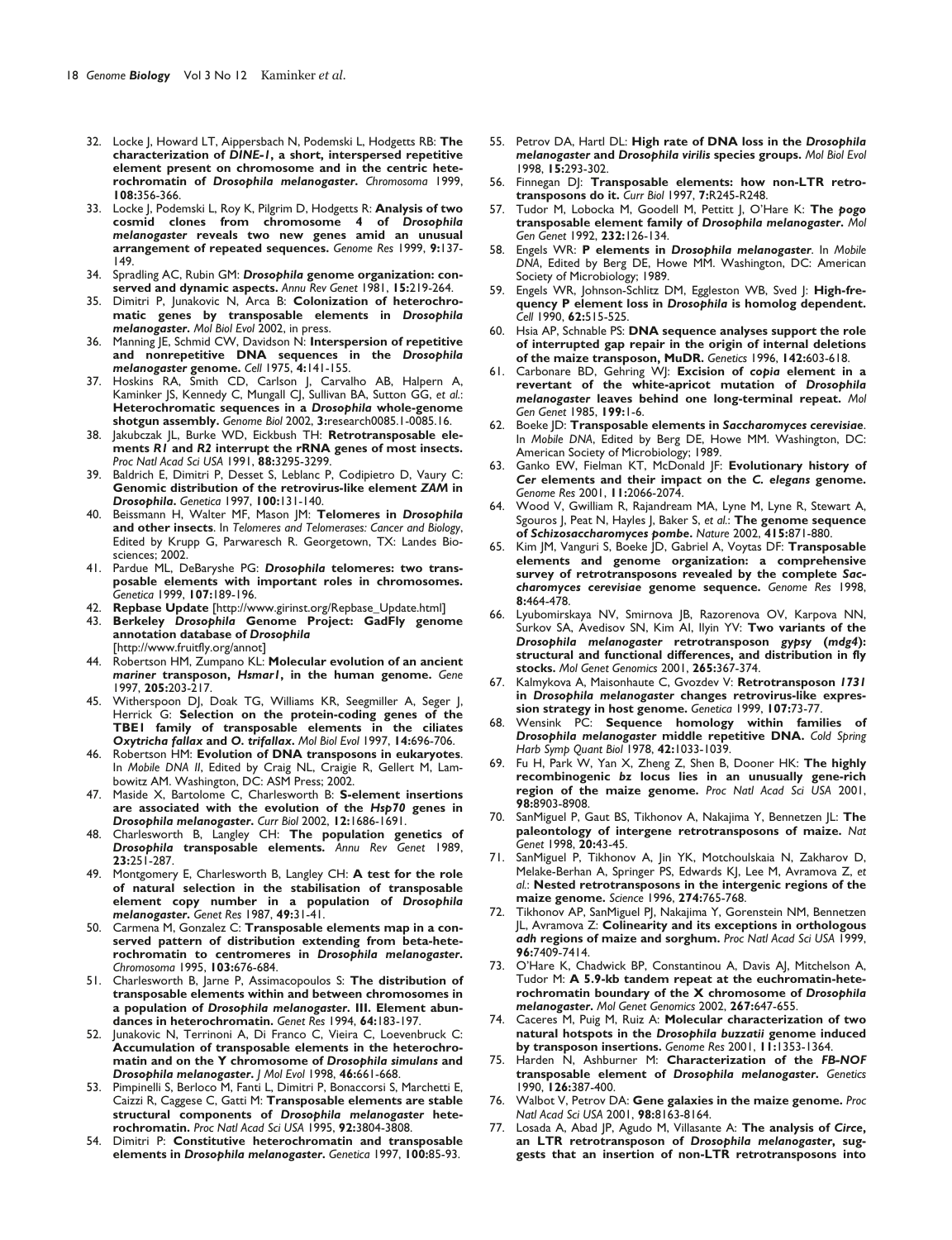- 78. Caizzi R, Caggese C, Pimpinelli S: *Bari-1***, a new transposon-like family in** *Drosophila melanogaster* **with a unique heterochromatic organization.** *Genetics* 1993, **133:**335-345.
- 79. Ke N, Voytas DF: **High frequency cDNA recombination of the** *Saccharomyces* **retrotransposon** *Ty5***: The LTR mediates formation of tandem elements.** *Genetics* 1997, **147:**545-556.
- 80. Inouye S, Yuki S, Saigo K: **Sequence-specific insertion of the** *Drosophila* **transposable genetic element** *17.6***.** *Nature* 1984, **310:**332-333.
- 81. Freund R, Meselson M: **Long terminal repeat nucleotide sequence and specific insertion of the** *gypsy* **transposon.** *Proc Natl Acad Sci USA* 1984, **81:**4462-4464.
- 82. Tanda S, Shrimpton AE, Chueh LL, Itayama H, Matsubayashi H, Saigo K, Tobari YN, Langley CH: **Retrovirus-like features and site specific insertions of a transposable element, tom, in** *Drosophila ananassae***.** *Mol Gen Genet* 1988, **214:**405-411.
- 83. Saigo K: **A** *copia* **primer pseudogene possibly generated by an aberrant reverse transcription of a** *copia***-related element in** *Drosophila***.** *Nucleic Acids Res* 1986, **14:**7815.
- 84. Sharp S, DeFranco D, Silberklang M, Hosbach HA, Schmidt T, Kubli E, Gergen JP, Wensink PC, Soll D: **The initiator tRNA genes of** *Drosophila melanogaster***: evidence for a tRNA pseudogene.** *Nucleic Acids Res* 1981, **9:**5867-5882.
- 85. Spradling AC, Stern DM, Kiss I, Roote J, Laverty T, Rubin GM: **Gene disruptions using** *P* **transposable elements: an integral component of the** *Drosophila* **genome project.** *Proc Natl Acad Sci USA* 1995, **92:**10824-10830.
- 86. Misra S, Crosby MA, Mungall CJ, Matthews BB, Campbell K, Hradecky P, Huang Y, Kaminker JS, Millburn GH, Prochnik SE, *et al.*: **Annotation of the** *Drosophila melanogaster* **euchromatic genome: a systematic review.** *Genome Biol* 2002, **3:**research0083.1-0083.22.
- 87. Goffeau A, Aert R, Agostini-Carbone L, Ahmed A, Aigle M, Alberghina L, Albermann K, Albers M, Aldea M, Alexandraki D, *et al.*: **The yeast genome directory.** *Nature* 1997, **387 (Suppl):**1-105.
- 88. The *C. elegans* Sequencing Consortium: **Genome sequence of the nematode** *C. elegans***: a platform for investigating biology.** *Science* 1998, **282:**2012-2018.
- 89. The *Arabidopsis* Genome Initiative: **Analysis of the genome sequence of the flowering plant** *Arabidopsis thaliana***.** *Nature* 2000, **408:**796-815.
- 90. Weaver DC, Shpakovski GV, Caputo E, Levin HL, Boeke JD: **Sequence analysis of closely related retrotransposon families from fission yeast.** *Gene* 1993, **131:**135-139.
- 91. Marin I, Plata-Rengifo P, Labrador M, Fontdevila A: **Evolutionary relationships among the members of an ancient class of non-LTR retrotransposons found in the nematode** *Caenorhabditis elegans***.** *Mol Biol Evol* 1998, **15:**1390-1402.
- 92. Youngman S, van Luenen HG, Plasterk RH: *Rte-1***, a retrotransposon-like element in** *Caenorhabditis elegans***.** *FEBS Lett* 1996, **380:**1-7.
- 93. Duret L, Marais G, Biemont C: **Transposons but not retrotransposons are located preferentially in regions of high recombination rate in** *Caenorhabditis elegans***.** *Genetics* 2000, **156:**1661-1669.
- 94. Devine SE, Chissoe SL, Eby Y, Wilson RK, Boeke JD: **A transposon-based strategy for sequencing repetitive DNA in eukaryotic genomes.** *Genome Res* 1997, **7:**551-563.
- 95. Jeffs P, Ashburner M: **Processed pseudogenes in** *Drosophila***.** *Proc R Soc Lond B Biol Sci* 1991, **244:**151-159.
- 96. Harrison PM, Echols N, Gerstein MB: **Digging for dead genes: an analysis of the characteristics of the pseudogene population in the** *Caenorhabditis elegans* **genome.** *Nucleic Acids Res* 2001, **29:**818-830.
- 97. Wang W, Brunet FG, Nevo E, Long M: **Origin of** *sphinx***, a young chimeric RNA gene in** *Drosophila melanogaster***.** *Proc Natl Acad Sci USA* 2002, **99:**4448-4453.
- 98. Petrov DA, Lozovskaya ER, Hartl DL: **High intrinsic rate of DNA loss in** *Drosophila***.** *Nature* 1996, **384:**346-349.
- 99. Kapitonov VV, Jurka J: **Molecular paleontology of transposable elements from** *Arabidopsis thaliana***.** *Genetica* 1999, **107:**27-37.
- 100. Lin X, Kaul S, Rounsley S, Shea TP, Benito MI, Town CD, Fujii CY, Mason T, Bowman CL, Barnstead M, *et al.*: **Sequence and analysis of chromosome 2 of the plant** *Arabidopsis thaliana***.** *Nature* 1999, **402:**761-768.
- 101. Mayer K, Schuller C, Wambutt R, Murphy G, Volckaert G, Pohl T, Dusterhoft A, Stiekema W, Entian KD, Terryn N, *et al.*: **Sequence and analysis of chromosome 4 of the plant** *Arabidopsis thaliana***.** *Nature* 1999, **402:**769-777.
- 102. Miller WJ, Nagel A, Bachmann J, Bachmann L: **Evolutionary dynamics of the** *SGM* **transposon family in the** *Drosophila obscura* **species group.** *Mol Biol Evol* 2000, **17:**1597-1609.
- 103. Kapitonov VV, Jurka J: **POGON1, a 'bona fide' family of nonautonomous DNA transposons.** *Repbase Repts* 2002, **2:**7.
- 104. Surzycki SA, Belknap WR: **Repetitive-DNA elements are similarly distributed on** *Caenorhabditis elegans* **autosomes.** *Proc Natl Acad Sci USA* 2000, **97:**245-249.
- 105. Surzycki SA, Belknap WR: **Characterization of repetitive DNA elements in** *Arabidopsis***.** *J Mol Evol* 1999, **48:**684-691.
- 106. Zhang X, Feschotte C, Zhang Q, Jiang N, Eggleston WB, Wessler SR: **P instability factor: an active maize transposon system associated with the amplification of Tourist-like MITEs and a new superfamily of transposases.** *Proc Natl Acad Sci USA* 2001, **98:**12572-12577.
- 107. Weiner AM: **SINEs and LINEs: the art of biting the hand that feeds you.** *Curr Opin Cell Biol* 2002, **14:**343-350.
- 108. Brizuela BJ, Elfring L, Ballard J, Tamkun JW, Kennison JA: **Genetic analysis of the** *brahma* **gene of** *Drosophila melanogaster* **and polytene chromosome subdivisions 72AB.** *Genetics* 1994, **137:**803-813.
- 109. Caggese C, Pimpinelli S, Barsanti P, Caizzi R: **The distribution of the transposable element** *Bari-1* **in the** *Drosophila melanogaster* **and** *Drosophila simulans* **genomes.** *Genetica* 1995, **96:**269-283.
- 110. Desset S, Conte C, Dimitri P, Calco V, Dastugue B, Vaury C: **Mobilization of two retroelements,** *ZAM* **and** *Idefix***, in a novel unstable line of** *Drosophila melanogaster***.** *Mol Biol Evol* 1999, **16:**54-66.
- 111. Leblanc P, Desset S, Dastugue B, Vaury C: **Invertebrate retroviruses:** *ZAM* **a new candidate in** *D. melanogaster***.** *EMBO J* 1997, **16:**7521-7531.
- 112. Kim AI, Belyaeva ES, Aslanian MM: **Autonomous transposition of** *gypsy* **mobile elements and genetic instability in** *Drosophila melanogaster***.** *Mol Gen Genet* 1990, **224:**303-308.
- 113. Prud'homme N, Gans M, Masson M, Terzian C, Bucheton A: *Flamenco***, a gene controlling the** *gypsy* **retrovirus of** *Drosophila melanogaster***.** *Genetics* 1995, **139:**697-711.
- 114. Labrador M, Corces VG: **Interactions between transposable elements and the host genome**. In *Mobile DNA II*, Edited by Craig NL, Craigie R, Gellert M, Lambowitz AM. Washington, DC: ASM Press; 2002.
- 115. Labrador M, Corces VG: **Transposable element-host interactions: regulation of insertion and excision.** *Annu Rev Genet* 1997, **31:**381-404.
- 116. Biemont C, Cizeron G: **Distribution of transposable elements in** *Drosophila* **species.** *Genetica* 1999, **105:**43-62.
- 117. Streck RD, MacGaffey JE, Beckendorf SK: **The structure of** *hobo* **transposable elements and their insertion sites.** *EMBO J* 1986, **5:**3615-3623.
- 118. Crozatier M, Vaury C, Busseau I, Pelisson A, Bucheton A: **Structure and genomic organization of** *I* **elements involved in I-R hybrid dysgenesis in** *Drosophila melanogaster***.** *Nucleic Acids Res* 1988, **16:**9199-9213.
- 119. Pasyukova EG, Nuzhdin SV: *Doc* **and** *copia* **instability in an isogenic** *Drosophila melanogaster* **stock.** *Mol Gen Genet* 1993, **240:**302-306.
- 120. Nuzhdin SV, Mackay TF: **The genomic rate of transposable element movement in** *Drosophila melanogaster***.** *Mol Biol Evol* 1995, **12:**180-181.
- 121. Shevelyov YY: *Aurora***, a non-mobile retrotransposon in** *Drosophila melanogaster* **heterochromatin.** *Mol Gen Genet* 1993, **239:**205-208.
- 122. Kanamori Y, Hayashi H, Yamamoto MT: **Molecular identification of the active ninja retrotransposon and the inactive aurora element in** *Drosophila simulans* **and** *D. melanogaster***.** *Genes Genet Syst* 1998, **73:**385-396.
- 123. Medhora MM, MacPeek AH, Hartl DL: **Excision of the** *Drosophila* **transposable element** *mariner***: identification and characterization of the** *Mos* **factor.** *EMBO J* 1988, **7:**2185-2189.
- 124. Petrov DA, Schutzman JL, Hartl DL, Lozovskaya ER: **Diverse transposable elements are mobilized in hybrid dysgenesis in** *Drosophila virilis***.** *Proc Natl Acad Sci USA* 1995, **92:**8050-8054.